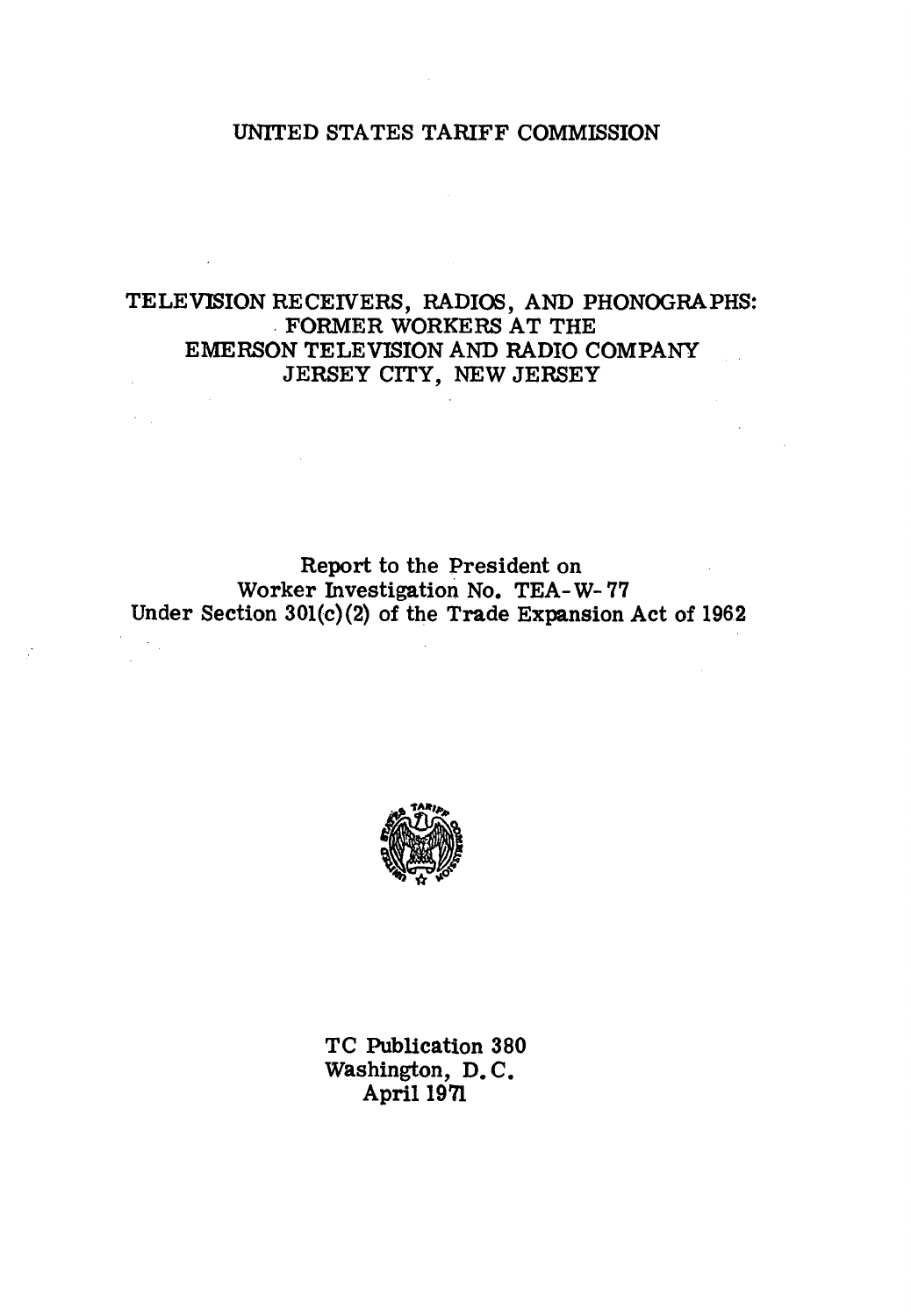# UNITED STATES TARIFF COMMISSION

Glenn W. Sutton

Bruce E. Clubb

Will E. Leonard, Jr.

George M. Moore

J. Banks Young

Kenneth R. Mason, *Secretary* 

Address all communications to United states Tariff Commission Washington, D. C. 20436

------------------------

-----------------------------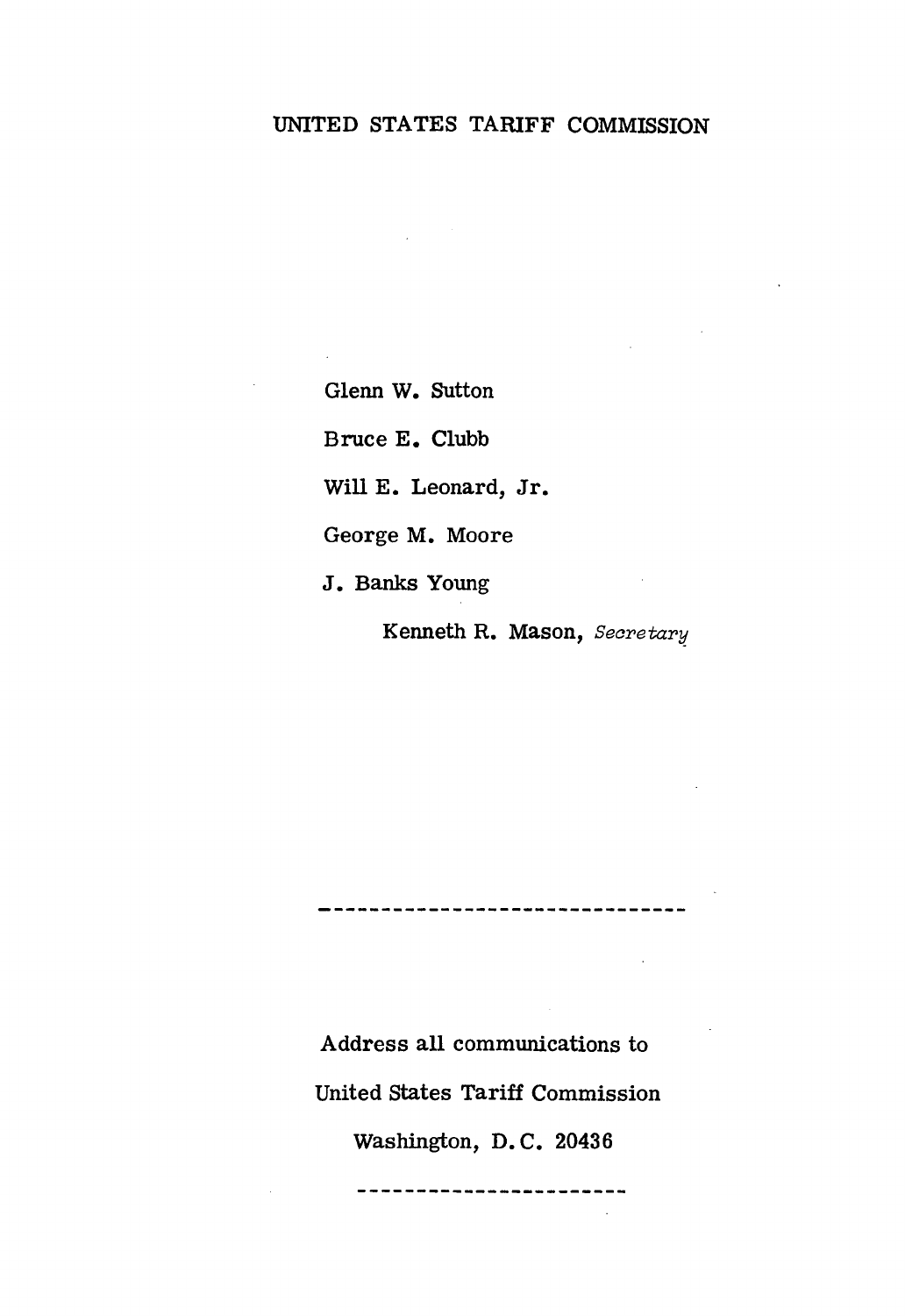# C 0 N T E N T S

#### Page

|                                                               | 2  |
|---------------------------------------------------------------|----|
| Views of Commissioners Clubb and Moore----------------------- | 3  |
| Views of Commissioner Sutton--------------------------------- |    |
| Views of Commissioner Leonard-------------------------------- | 8  |
| Information obtained in the investigation:                    |    |
| Description of the articles under investigation-------------- | 10 |
|                                                               | 12 |
| U.S. consumption, shipments, and exports--------------------- | 14 |
|                                                               | 17 |
|                                                               | 24 |
| Emerson Television and Radio Company------------------------  | 25 |
|                                                               | 25 |
| $\star$ $\star$ $\star$ $\star$                               |    |
|                                                               |    |

#### TABLES

| 1.--Television receivers (monochrome and color): U.S. ship-<br>ments, imports for consumption, exports of domestic<br>merchandise, and apparent consumption, 1966-70-----------   | 28              |
|-----------------------------------------------------------------------------------------------------------------------------------------------------------------------------------|-----------------|
| 2.--Phonographs and record players: U.S. shipments, imports<br>for consumption, exports of domestic merchandise, and<br>apparent consumption, 1966-70---------------------------- | 29              |
| 3.--Radio receivers: U.S. shipments, imports for consumption,<br>exports of domestic merchandise, and apparent consump-                                                           | 30 <sup>°</sup> |
| 4.--Radio-phonograph combinations: U.S. shipments, imports<br>for consumption, exports of domestic merchandise, and<br>apparent consumption, 1966-70----------------------------  | 31              |
| 5.--Tape players and recorders: U.S. shipments, imports for<br>consumption, and apparent consumption, 1966-70-----------                                                          | 32              |
| 6.--Television receivers, monochrome and color: U.S. imports<br>$\star$ $\star$ $\star$<br>$\star$<br>$\star$<br>$\star$<br>$\star$ $\star$                                       | 33              |

Note.--The whole of the Commission's report to the President may not be made public since it contains certain information that could result in the disclosure of the operations of an individual concern. This published report is the same as the report to the President, except that the above-mentioned information has been omitted--such omissions are indicated by asterisks. Also, for the purpose of continuity or clarity, certain words or phrases have been added--such additions are enclosed by brackets.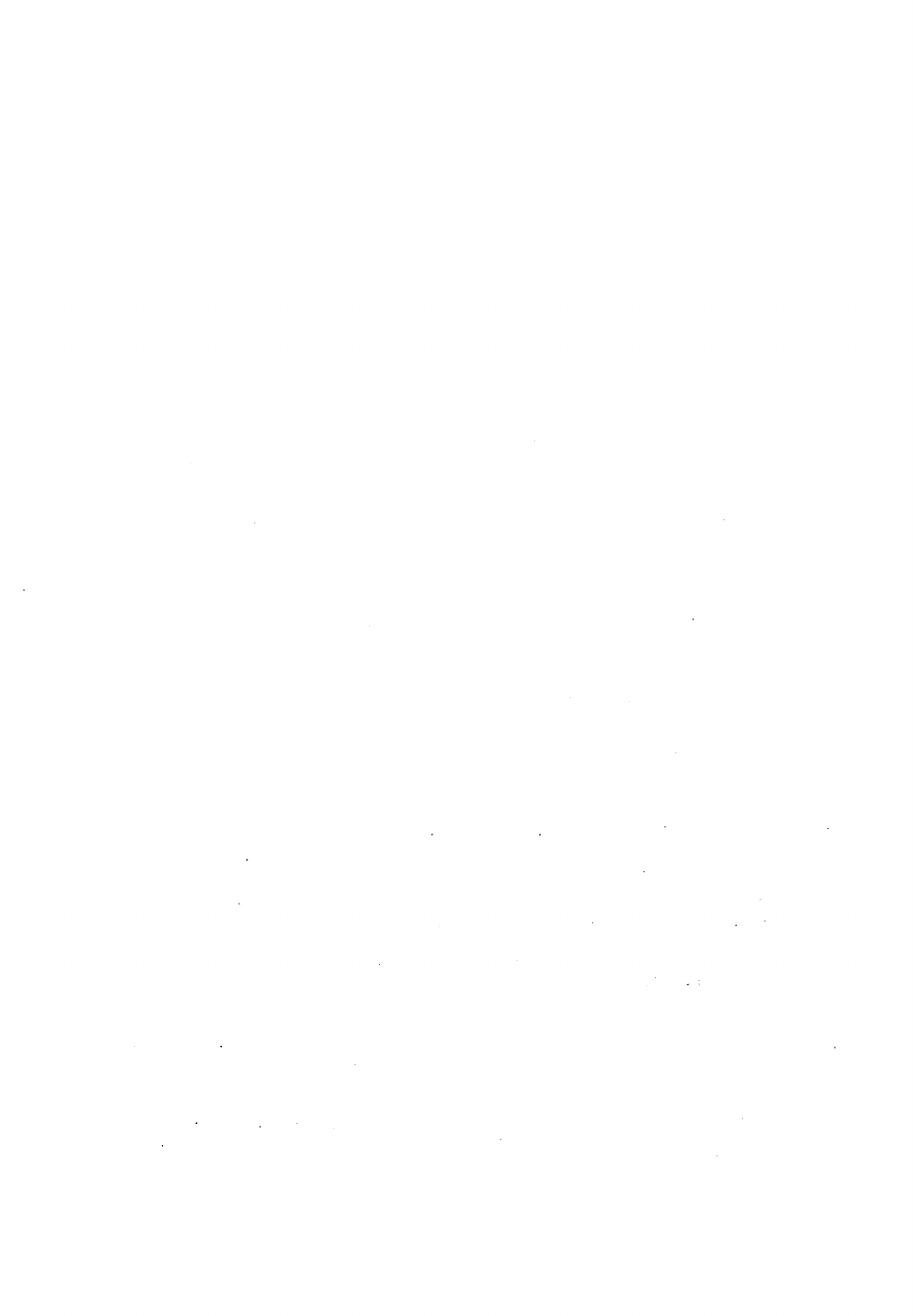#### REPORT TO THE PRESIDENT

U.S. Tariff Commission April 2, 1971

To the President:

In accordance with section  $301(f)(1)$  of the Trade Expansion Act of 1962 (76 Stat. 885), the U.S. Tariff Commission herein reports the results of an investigation made under section  $301(c)(2)$  of the Act in response to a petition filed by a group of workers.

On February 3, 1971, the International Union of Electrical, Radio and Machine Workers, AFL-CIO, filed a petition for a determination of eligibility to apply for adjustment assistance in behalf of the former workers of the Emerson Television and Radio Company, Jersey City, New Jersey. The Commission instituted the investigation (TEA-W-77) on February 11, 1971, to determine whether, as a result in major part of concessions granted under trade agreements, articles like or directly competitive with the television receivers, radios, and phonographs produced by the aforementioned plant of the Emerson Company at Jersey City, New Jersey are being imported into the United states in such increased quantities as to cause, or threaten to cause, the unemployment or underemployment of a significant number or proportion of the workers at such plant.

Public notice of this investigation was given in the Federal Register (36 F.R. 3096) on February 17, 1971. No public hearing was requested by the petitioner nor by any party showing a proper interest in the subject matter of the investigation, and none was held.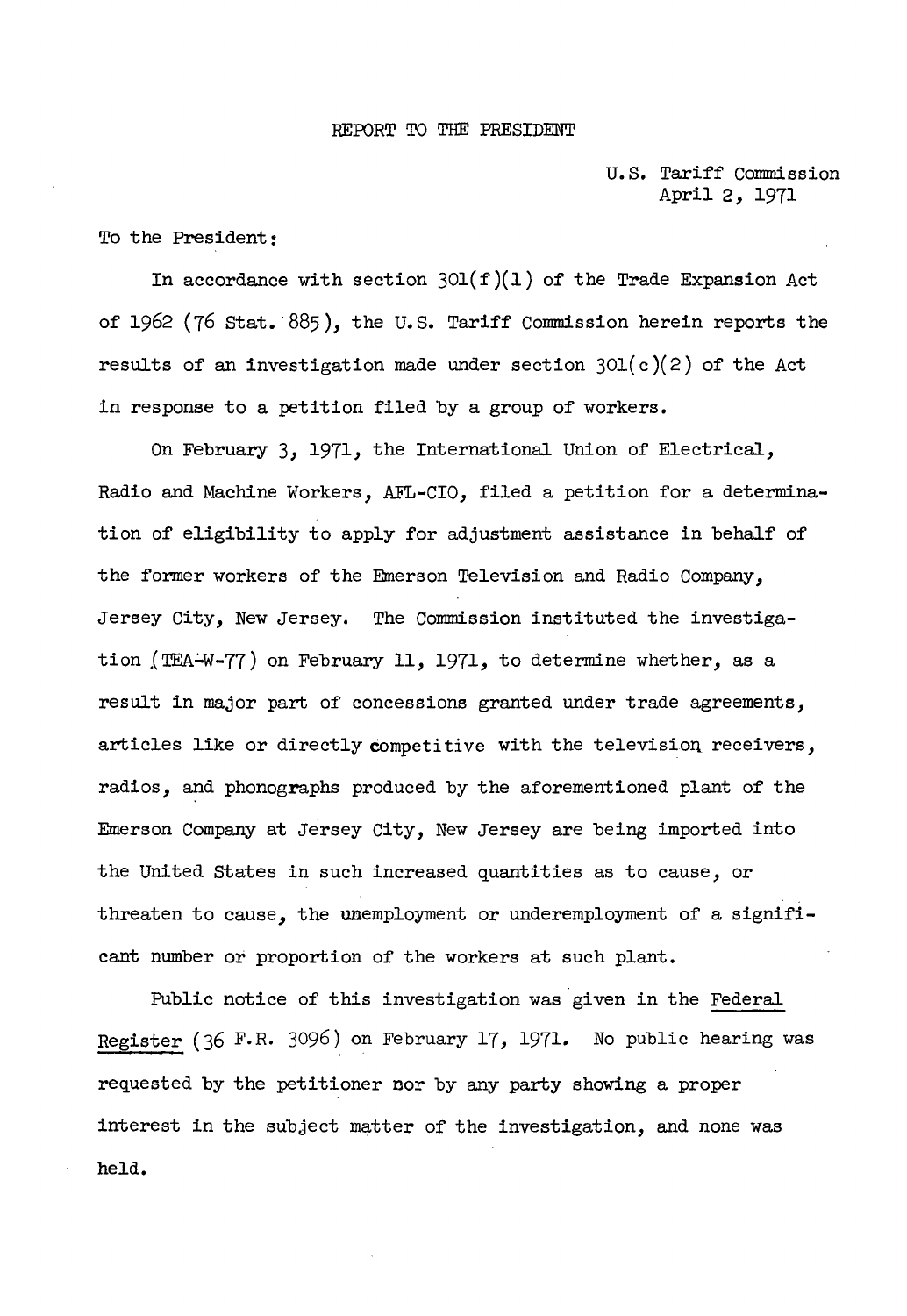The information contained herein was obtained principally through field interviews with officials of the National Union Electric Corporation, of which Emerson Television and Radio Company is a division, from discussions with officials of Local Union 480, International Union of. Electrical, Radio and Machine Workers, from a questionnaire submitted to the Commission by the National Union Electric Corporation, and from the Commission's files.

## Findings of the Commission

On the basis of its investigation, the Commission, being equally divided,  $1/$  makes no finding under section  $301(c)(2)$  of the Trade Expansion Act of 1962 with respect to whether articles like or directly competitive with television receivers, radios, and phonographs produced at the plant of the Emerson Television and Radio Company at Jersey City, *N.J.,* are, as a result in major part of concessions granted under trade agreements, being imported into the United States in such increased quantities as to cause, er threaten to cause, the unemployment or underemployment of a significant number or proportion of the workers of said plant.

17 Presiding Commissioner Sutton and Commissioner Leonard voted in the negative and Commissioners Clubb and Moore voted in the affirmative. Commissioner Young did not participate in the decision.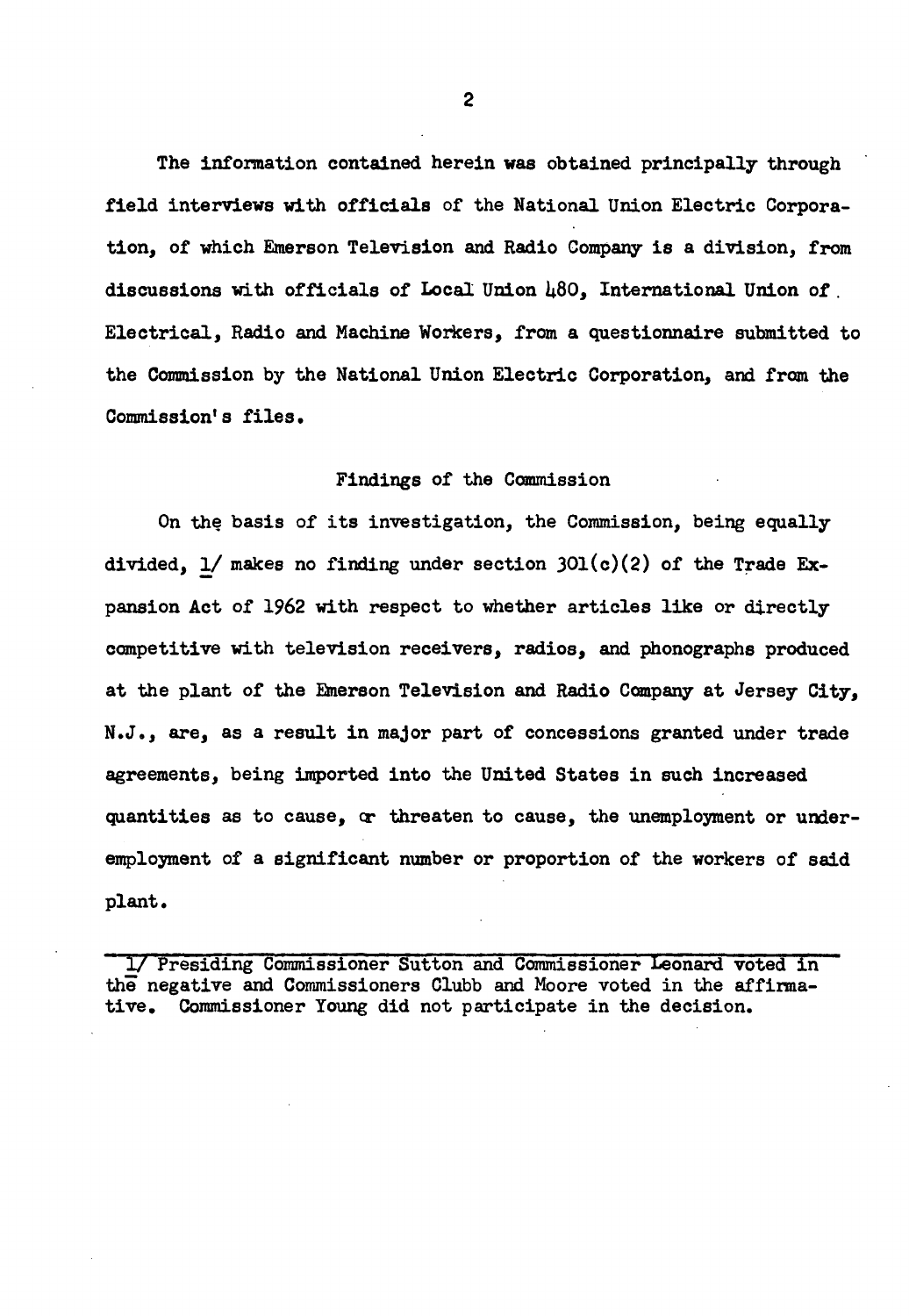#### Views of Commissioners Clubb and Moore

This investigation relates to a petition for adjustment assistance under section 301 of the Trade Expansion Act of 1962 filed on behalf of former employees of the Emerson Television and Radio Company. Jersey City, N.J. The Jersey City plant of Emerson was engaged primarily in the assembly of television receivers from 1950 until June 1970 when production stopped; to a lesser extent, the company also produced radios and phonographs during 1966-70.

Under section  $301(c)(2)$  of the Trade Expansion Act, four requirements must be met for the Commission to make an affirmative determination:

- (1) Imports of an article like.or directly canpetitive with an article produced by the petitioning workers must be increasing:
- (2) The increase in imports must be a result in major part of trade-agreement concessions;
- (3) The workers concerned must be unemployed or underemploy-ed, or threatened with unemployment or underemployment; and
- (4) The concession-generated increased imports must be the ·major factor in causing or threatening to cause the unemployment or underemployment.

In our judgment, each of the four conditions has been met in this case, and we have therefore made an affirmative detennination. A discussion of each of the four conditions follows.

#### Increased imports

This requirement of' the Trade Expansion Act of 1962 has clearly been met. Total imports of television receivers (the predominant product produced at the Jersey City plant) rose from 1.5 million sets in 1966 to  $\mu$ .5 million sets in 1970; the value of such imports grew from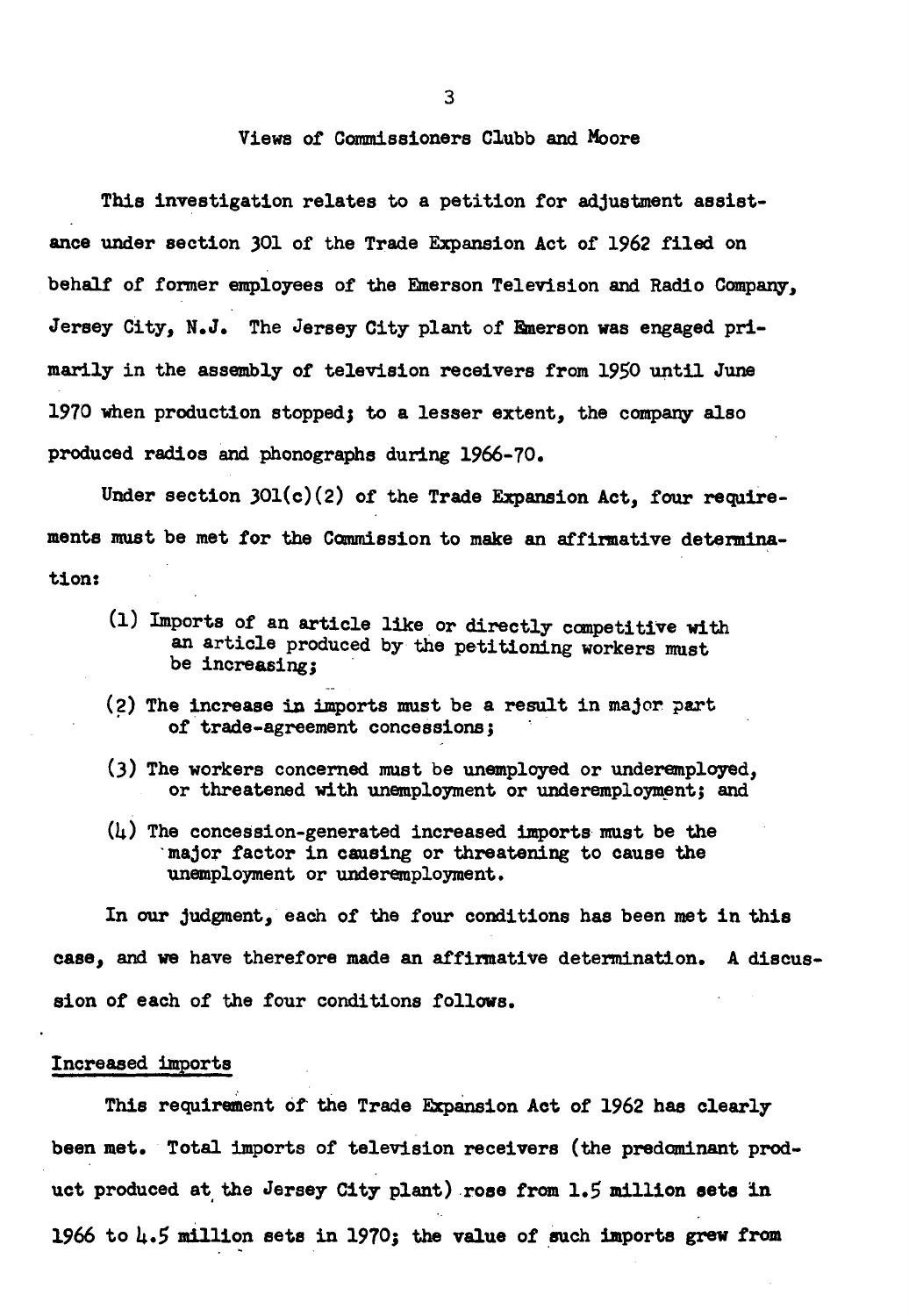\$116 million in 1966 to \$316 million in 1970. This growth in imports occurred, moreover, concomitantly with a moderate decline in consumption; as a result, the proportion of consumption of television receivers supplied by imports more than tripled from 1966 to 1970--from 12 percent to 37 percent in quantity and from *5* percent to 16 percent in value.

U.S. imports of consumer electronic products like or directly competitive with the radios and phonographs produced by the Emerson Campany also increased in tenns of quantity and value from 1966 to 1970; in virtually all instances the imports supplied large and increasing proportions of U.S. consumption. For example, U.S. imports of radio receivers were 25 percent larger in quantity and 115 percent larger in value in 1970 than in 1966; the share of U.S. consumption of radios supplied·by imports rose from *65* percent in 1966 to 88 percent in 1970 (based on quantity) and from 41 percent in 1966 to 80 percent in 1970 (based on value).

## In major part

The second requirement of the Act is that the increased imports must have resulted in major part from trade-agreement concessions. We hold that this requirement of the statute is satisfied if, but for the concessions, imports of the products concerned would not be at substantially their present level.

In earlier cases, *Y* we have detennined that the increased imports of television receivers have resulted in major part from trade-agreement

<sup>1/</sup> Electrical Components and Apparatus and Allied Products: Production and Maintenance Workers of the F. W. Sickles Division, General Instrument and Maintenance workers of the F. w. Sickles Bryslon, General Histomerical<br>Corporation . . ., Investigation No. TEA-W-21, TC Publication 329, July<br>1970 (at 8-9); Electronic Transformers: Former Workers of CP Electronics, Inc. . . ., Investigation No. TEA-W-31, TC Publication 351, January 1971 (at 10); and Television Receivers: Production and Maintenance Workers at RCA Corp. Plant . . . , Investigation No. TEA-W-70, TC Publication 376, March 1971 (at 4-5).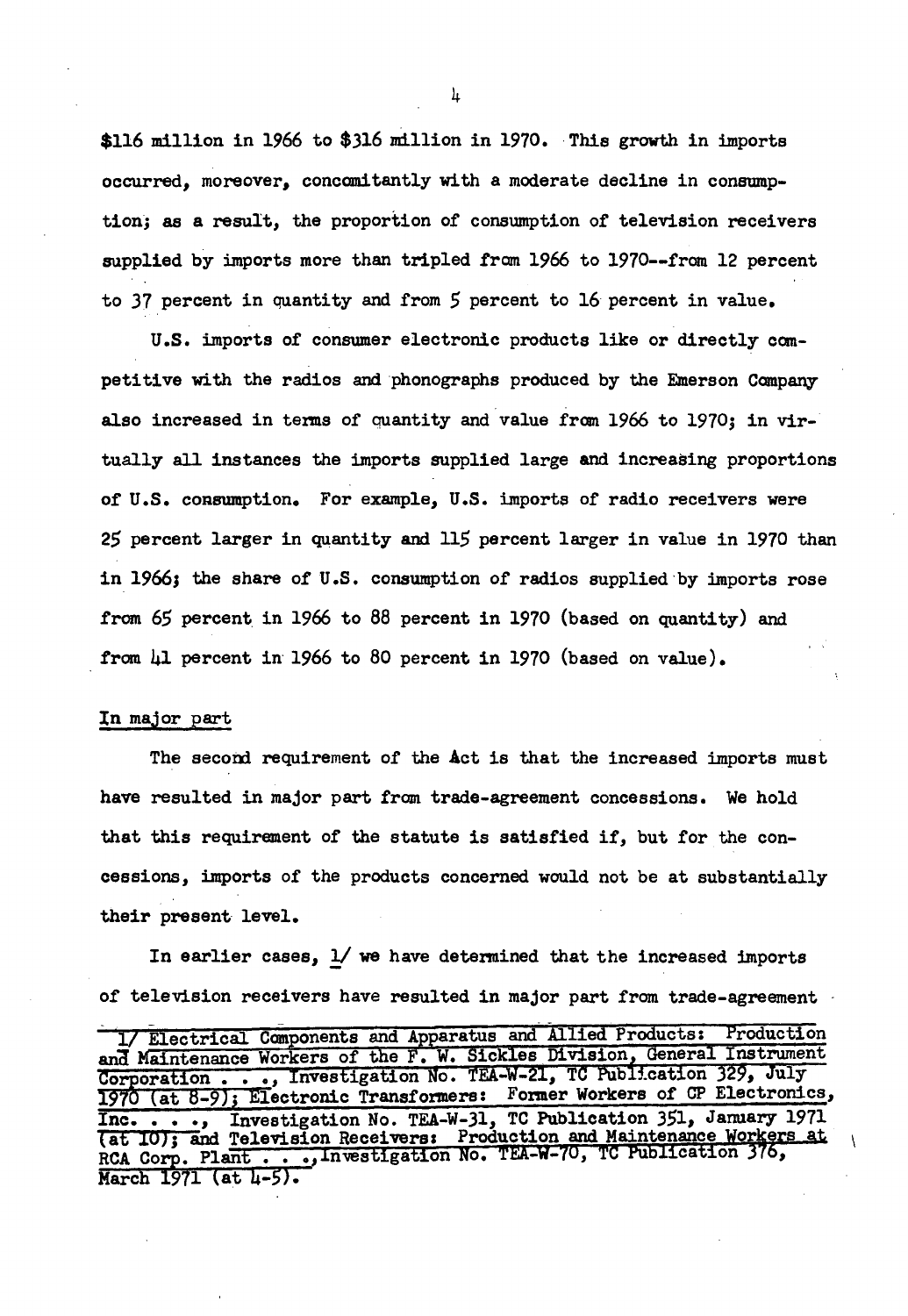concessions. The rate of duty applicable to television receivers has been reduced from *35* percent ad valorem in 1930 to 7 percent ad valorem in 1970. If the 1930 rate had not been reduced, the duty applicable in 1970 to an imported color television receiver having a foreign value of about \$180 would have been about *\$63,* or \$50 more than the actual duty of \$13 paid. Similarly, if the 1930 rate had not been reduced, the duty applicable to an imported black-and-white set having a foreign value of about  $$60$  would have been about  $$21$ , or  $$17$  more than the actual duty paid. In view of the sharp price competition between danestic and imported television receivers, such advantages to foreign producers stemming from trade-agreement eoncessions have often been a decisive factor in the marketplace. With respect to radios, phonographs, and tape players and recorders, the rates of duty were reduced from *35* percent ad valorem in 1930 to various levels in 1970, ranging from 7 percent to 11 percent ad valorem. The duty savings on such products resulting from the trade-agreement concessions provided a significant cost advantage in the domestic market. In our judgment, imports of such articles would not have approached the present volume, had it not been for the concessions.

# Unemployment or underemployment

This statutory requirement has been met. The Jersey City plant, where the petitioning workers were employed, employed about  $1,500$  workers in 1966, of which  $* * *$  worked in the assembly of television receivers. Employment declined thereafter. In June 1970, when production stopped, employment was down to  $* * *$ ; only  $* * *$  were employed in September 1970. all engaged in closing the plant. It clearly follows, therefore, that a significant number of workers have been unemployed or underemployed within the meaning of the statute.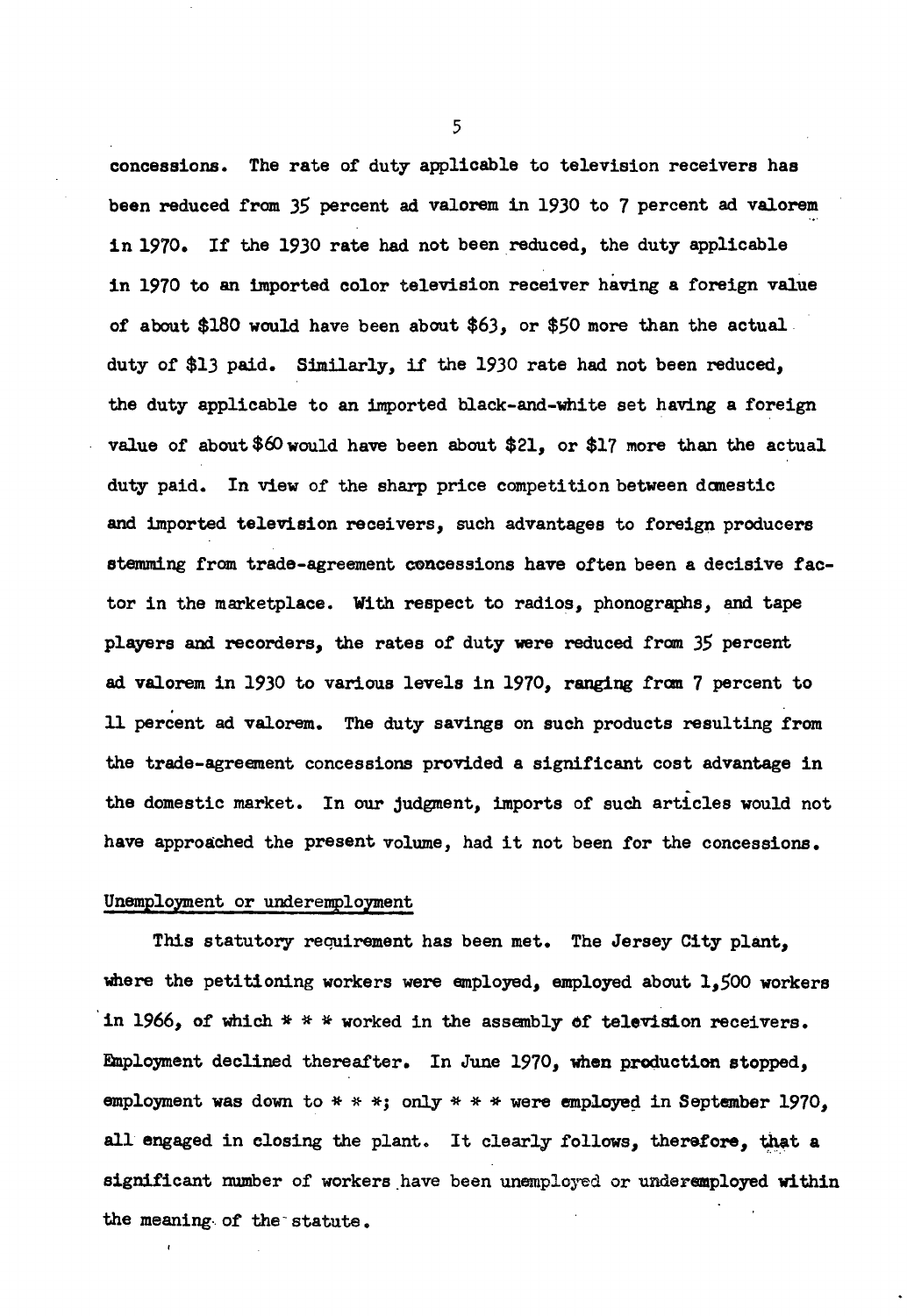#### Major factor

The final requirement of the statute is that concession-generated increased imports must have been the major factor in causing the unemployment or underemployment of the workers involved. The "but for" test is also applicable here. Thus, if the unemployment or underemployment would not have occurred had it not been for the increased imports, then for purposes of the statute, the increased imports have been the major factor causing the unemployment or underemployment.

In this case, a direct relationship between the increased imports of television receivers and the other products concerned and the unemployment of the workers involved is clearly evident. The Emerson Company, faced with strong import competition, first reduced and then shut down its production operations at the Jersey City plant. In a communication to officers of the union representing the.petitioning workers, the canpany stated that it considers the Jersey City plant shutdown attributable in large part to destructive foreign competition.

The company has continued to distribute its brand-named television receivers and other consumer electronic products--some of which it has obtained by direct importation, and same of which it has obtained by purchase from another domestic firm whose supply is partly from imports. Accordingly, we have concluded that, for purposes of the statute, the increased imports have been the major factor in causing the unemployment of the workers concerned.

# Conclusion

Since each of the four requirements of the statute have been met, we have made an affirmative determination.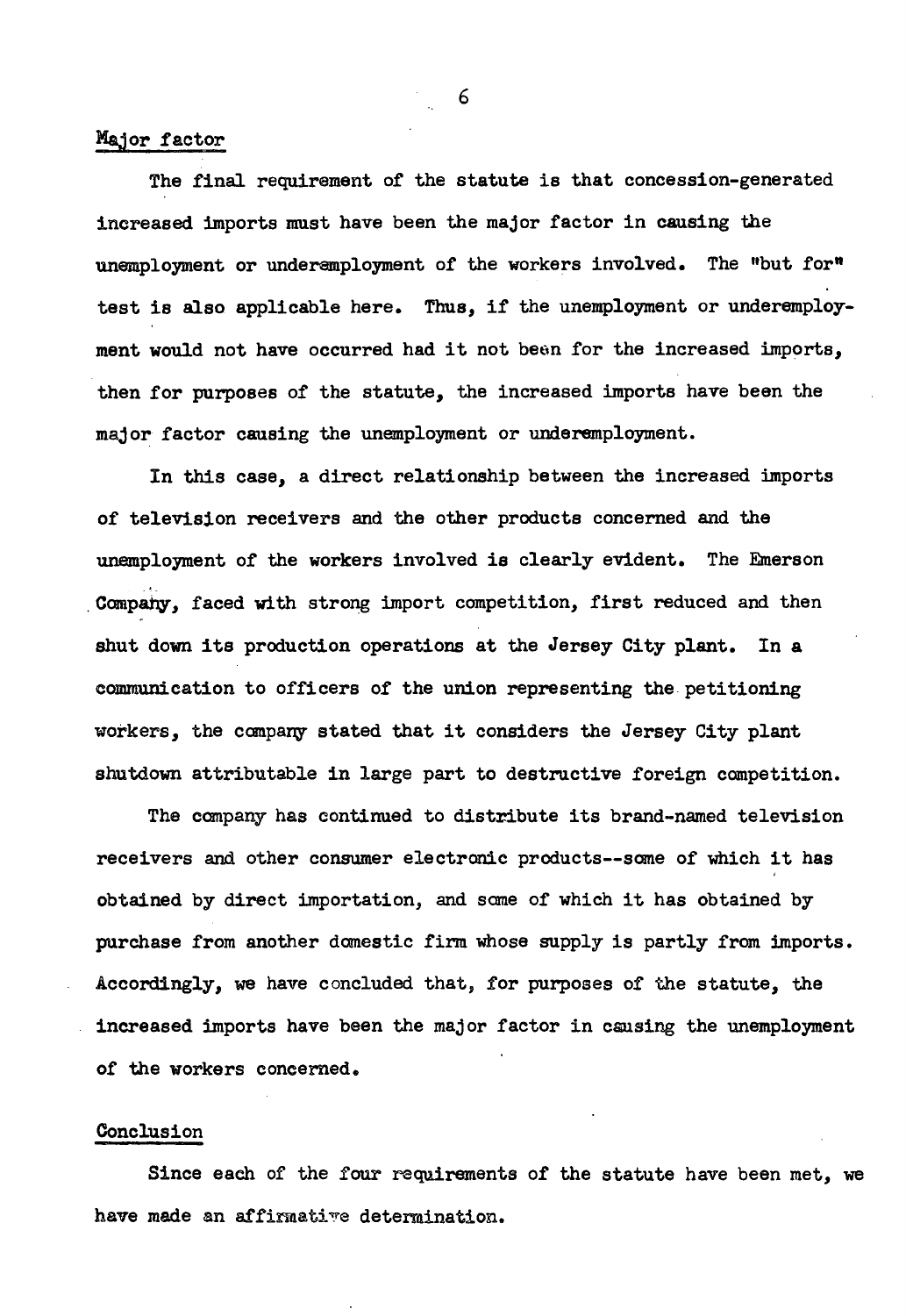# Views of Commissioner Sutton

This investigation relates to a petition filed on behalf *ot* workers at the plant of the Emerson Television and Radio Compaqy located at Jersey City, N.J. When in operation, the plant had been devoted almost entirely to the production of television receivers. Some radios, phonographs, and combinations of television receivers, radios, and phonographs were assembled there, but employment on the production of such articles constituted only a small part of total employment at the plant.

In another recent investigation under the Trade Expansion Act, l/ I found that television receivers are not being imported in increased quantities as a result in major part of concessions granted under trade agreements. I concluded, rather, that the sale of Japanese television receivers at less than fair value within the meaning of the Antidumping Act, 1921, and the duty-saving provisions of item  $807.00$  of the Tariff Schedules of the United States  $2/$  have contributed more to the rising trend of imports than the trade-agreement concessions. For these same reasons, *mi* determination is negative in the instant investigation. Since the increased imports of television receivers are not in major part the result of trade-agreement concessions, the conditions imposed by section  $301(c)(2)$  of the Trade Expansion Act for an affirmative determination have not been met.

l/ Television Receivers s Production and Maintenance Workers at RCA Coff. Plant, Memphis+ Tenne • *.. ,* Investigation No. TEA-W-76, TC Publlcation 376, March 1971, pp. 7-8.

<sup>2/</sup> Under this item, U.S. duty is assessed on the value of the imported article less the value of the U.S. components contained therein.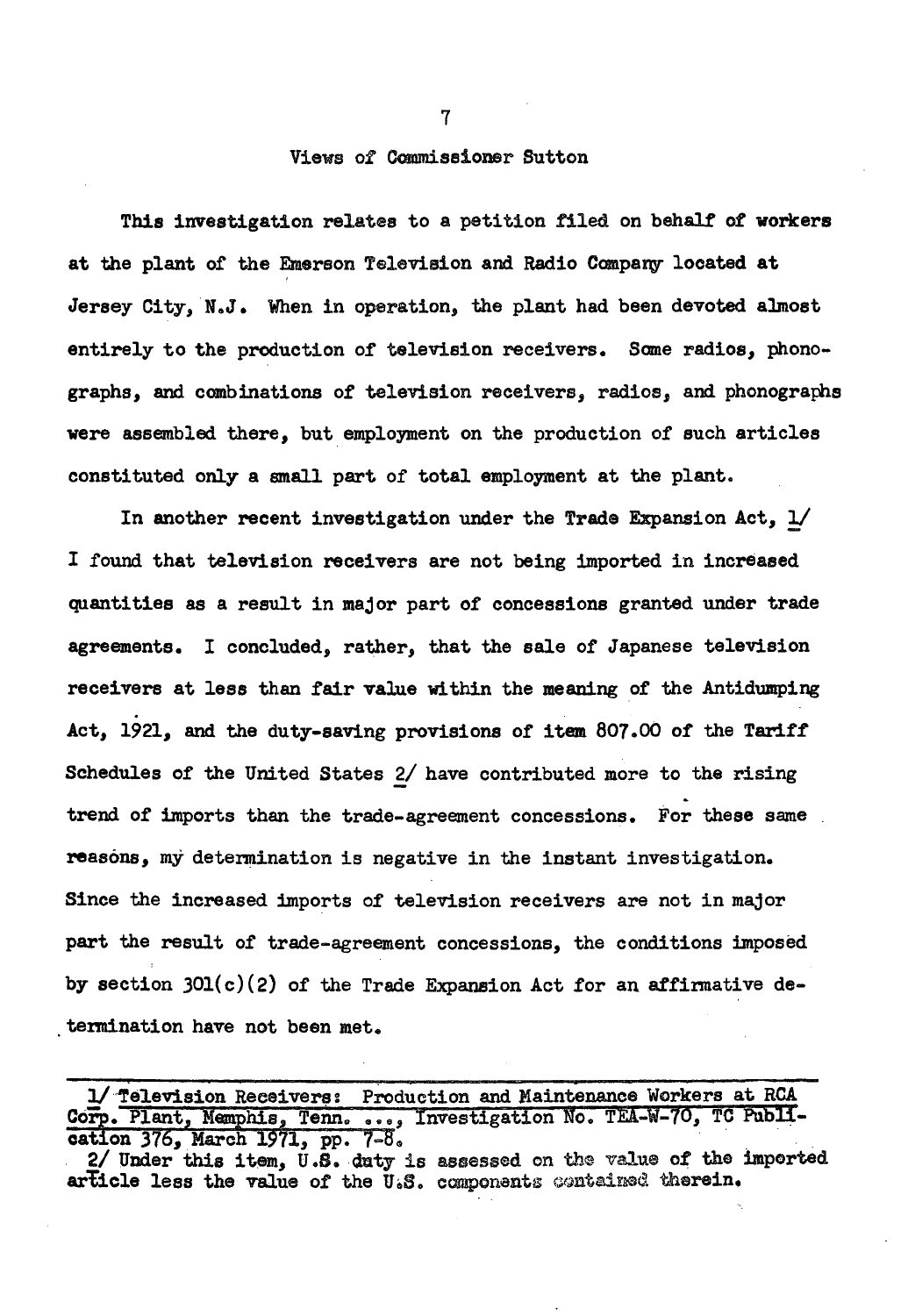# Views of Commissioner Leonard

My determination in this investigation is in the negative because all of the conditions imposed by section  $301(c)(1)$  of the Trade Expansion Act of 1962 have not been satisfied.

The petitioning workers, who had been employed at the Jersey City plant of the Emerson Television and Radio Company, had been engaged in the assembly of television receivers, radios, phonographs, and combinations thereof. In earlier investigations under the Trade Expansion Act,  $1/$ I set forth my view that such articles, as well as tape recorders (which I regard as directly competitive with phonographs), are not being imported into the United States in increased quantities as a result "in major part" of concessions granted under trade agreements.

The U.S. rates of duty applicable to imports *ot* those products have been reduced substantially--from a rate of *35* percent ad valorem before any trade agreements were negotiated to rates of 6 percent to 10.4 percent ad valorem currently. However, the major concessions, accounting in most instances for about two-thirds of the total duty reductions, occurred more than two decades ago--before such products had been a significant item of trade. The recent Kennedy Round concessions have been comparatively minor, generally resulting in duty reductions of no more than  $\mu$  percentage points in the ad valorem rates. While U.S. imports of most of those articles increased materially in the late 1960's,

*<sup>1/</sup> Fibre Form Corporation . . ., Investigations Nos. TEA-F-16 and TEA-W-*55, TC Publication 362, February 1971, pp. 4-6; Electronic Transformers: Former Workers of CP Electronics, Inc. . . . , Investigation No. TEA-W-31, TC Publication 351, January 1971, pp. 13-lli; Electrical Components and Apparatus and Allied Products: Production and Maintenance Workers of the F. W. Sickles Division, General Instrument Corporation. . . . Investigation No. TEA-W-21, TC Publication 329, July 1970, p. 5.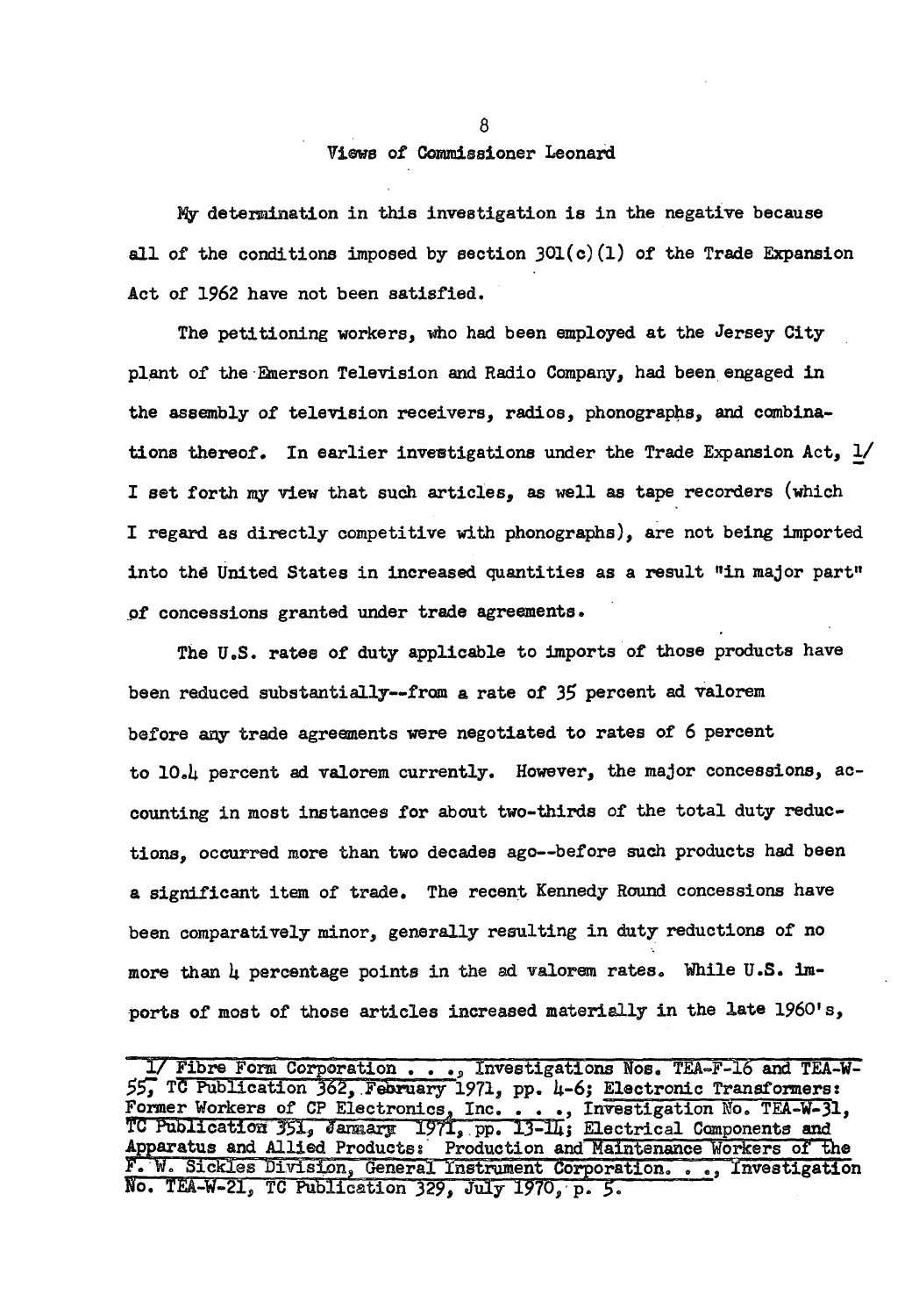such recent increases in trade could not have been caused in major part by trade-agreement concessions which had largely occurred many years before.

For the foregoing reasons, I have had to make a negative determination in this case.

 $\bar{L}$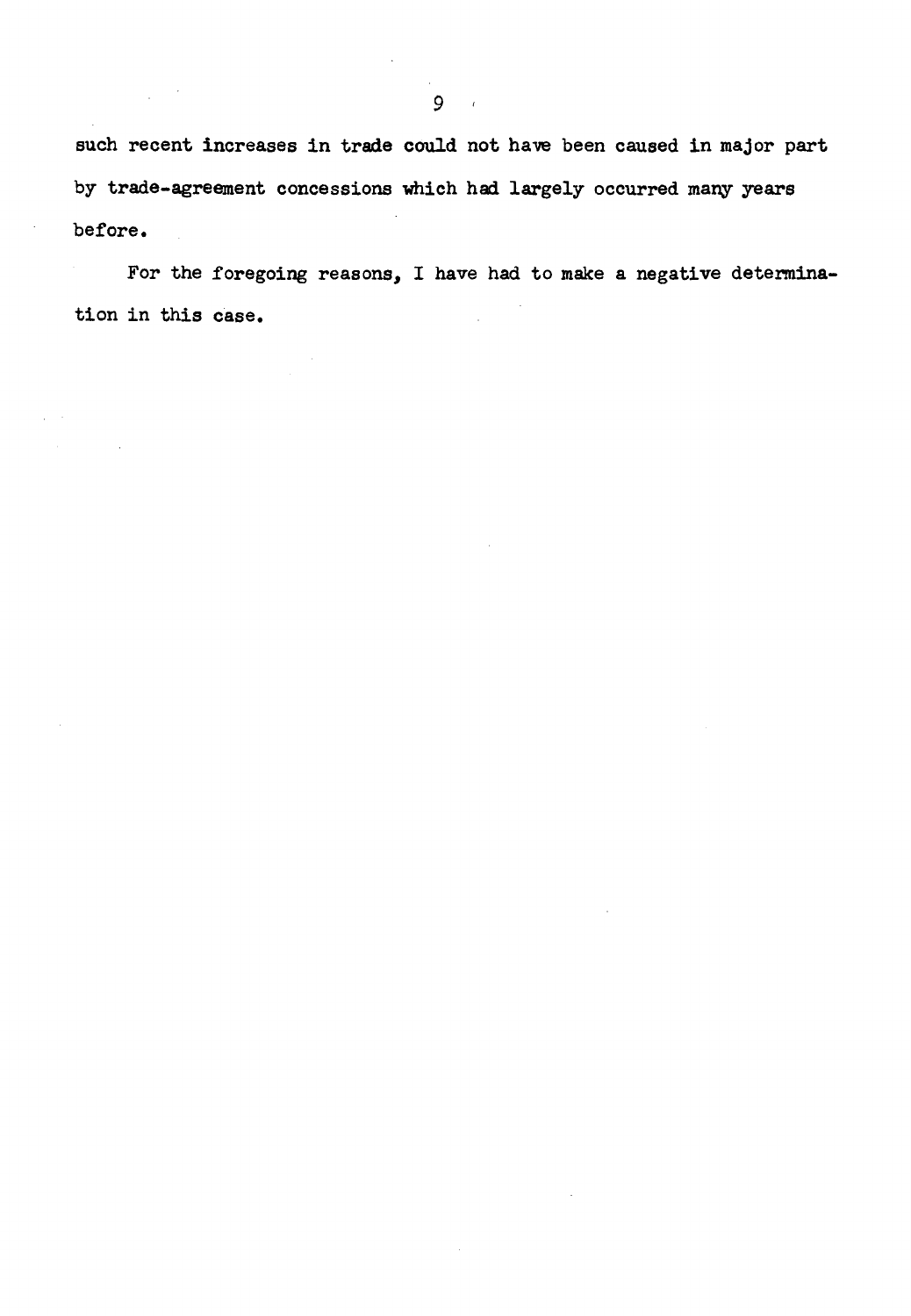#### INFORMATION OBTAINED IN THE INVESTIGATION

## Description of the articles under investigation

The Emerson Plant in Jersey City, New Jersey, when in operation, was principally engaged in the assembly of monochrome (i.e., blackand-white) and color television receivers, and to a lesser extent in the assembly of various types of radio receivers and phonographs. It also assembled different combinations of television receivers, radios, and phonographs. All articles that were produced by the Emerson Plant were of the type used for home entertainment.

A television receiver--hereafter referred to as a TV receiver-is a device that converts a transmitted television signal into video, synchronizing, and audio elements which reproduce the picture and sound originally transmitted. The video element controls the intensity of the electron beam(s) in the television picture tube. The synchronizing element positions the electron beam(s) in the picture tube. The audio element controls the sound emission.

A phonograph is an instrument for reproducing and amplifying a channel of sound generated from the track on a record, and directing that channel of sound to a speaker or speaker system. In stereophonic phonographs, two or more channels of sound are involved, together with a speaker system. In its basic form, a phonograph consists of a sound pickup, tone arm, turn-table (including a motor), an amplifying system, and a speaker or speaker system.

A radio receiver is an apparatus, consisting of a tuner, amplifier, and speaker or speaker system, usually combined in one cabinet, that reproduces sound originally transmitted by a radio station. The tuner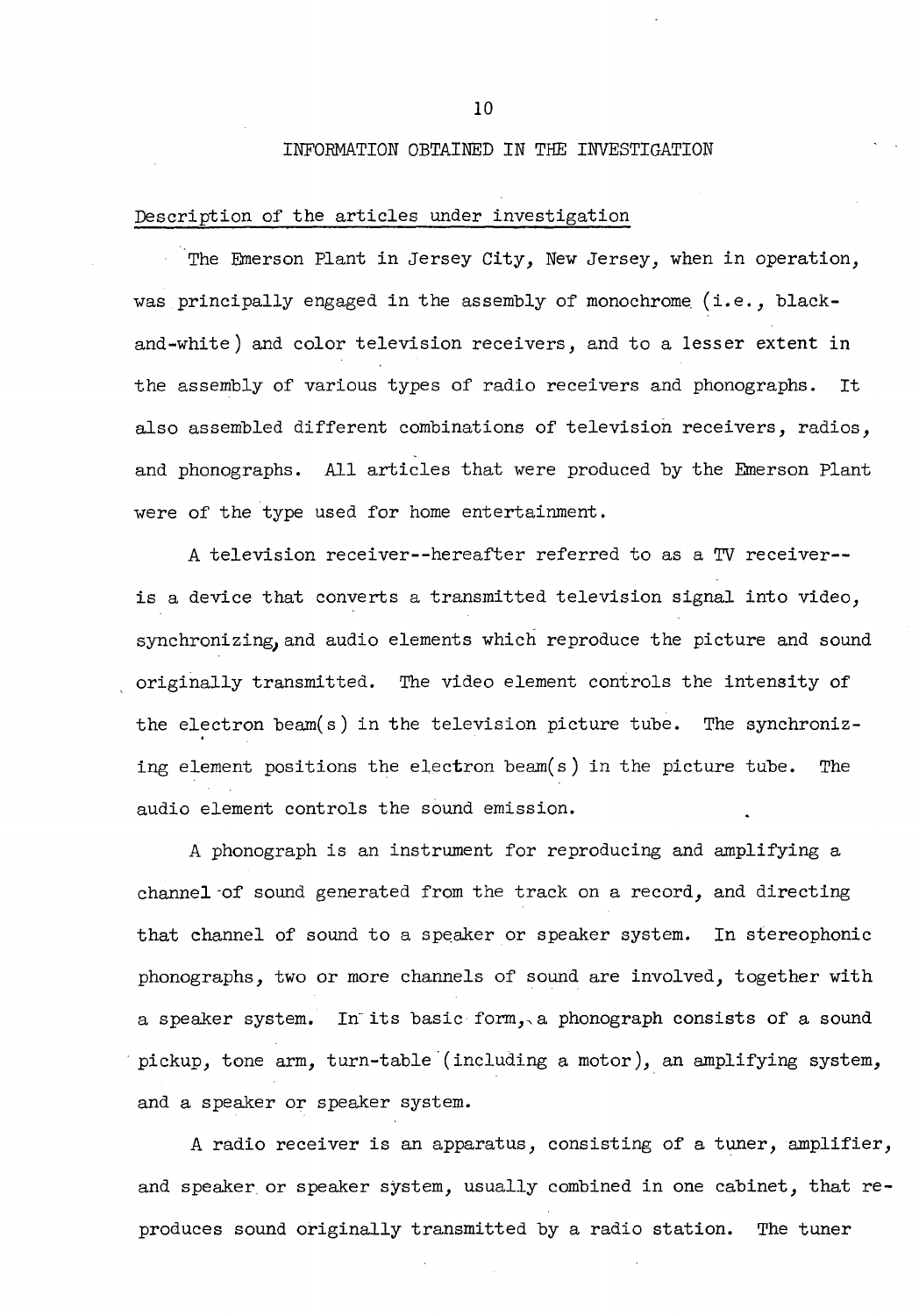accepts the transmitted radio wave and converts it into a discrete, but weak, signal, and the amplifier increases the weak signal to a power sufficient to energize a speaker or speaker system.

A tape player is a device for reproducing and amplifying a channel of sound that has been recorded on tracks of magnetized tape. One, two, four, or eight tracks of sound are stored on tapes. In stereophonic tape players, two tracks of sound are reproduced simultaneously, each directed to a separate speaker. A tape recorder is an instrument that both records sound programs on tape and reproduces the recorded programs. A tape player or recorder is sometimes combined in the same cabinet with a radio, phonograph, or *TV* receiver. Although they were not a product of the Emerson Plant, tape players and recorders are included in the investigation because they are closely competitive with the phonographs that were produced by that plant.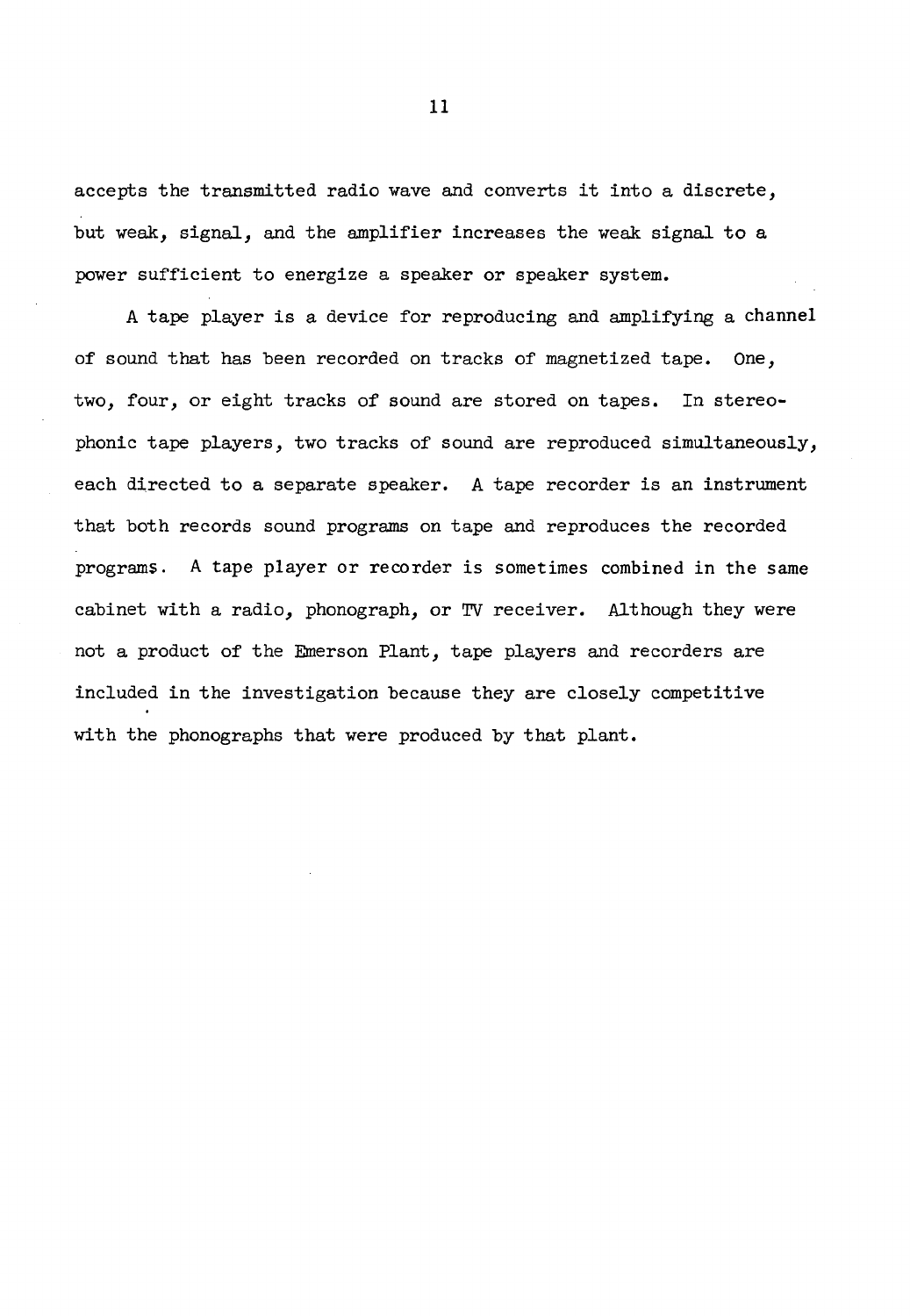#### U.S. tariff treatment

Under the Tariff Act of 1930, TV receivers, radio receivers, radio-phonograph combinations, tape players and tape recorders were classifiable in a group of electrical articles under paragraph 353; this group of articles was dutiable at 35 percent ad valorem from June 18, 1930, through December 31, 1938.

Pursuant to successive trade-agreement concessions beginning in 1939, these rates have been reduced substantially. The rates of duty currently·(l971) in effect on these articles range from *6* percent ad valorem to  $10.4$  percent. The current rates reflect the fourth stage of the five-stage concession granted in the Kennedy Round negotiations under the General Agreement on Tariffs and Trade (GATT). The final stage of that concession is scheduled to become effective on January 1, 1972.

Under the Tariff Schedules of the United states (TSUS), these articles are provided for as follows: TV receivers, item 685.20; radio receivers, items 685.23 and 685.25; radio-phonograph combinations, item 685.30; phonographs and record players, item 685.32; tape recorders, item  $685.40$ ; and tape players, item  $678.50$ .

The effective dates of the various rates of duty applicable to the aforementioned articles under the Tariff Act of 1930, as modified by trade-agreement concessions, are given in the table below.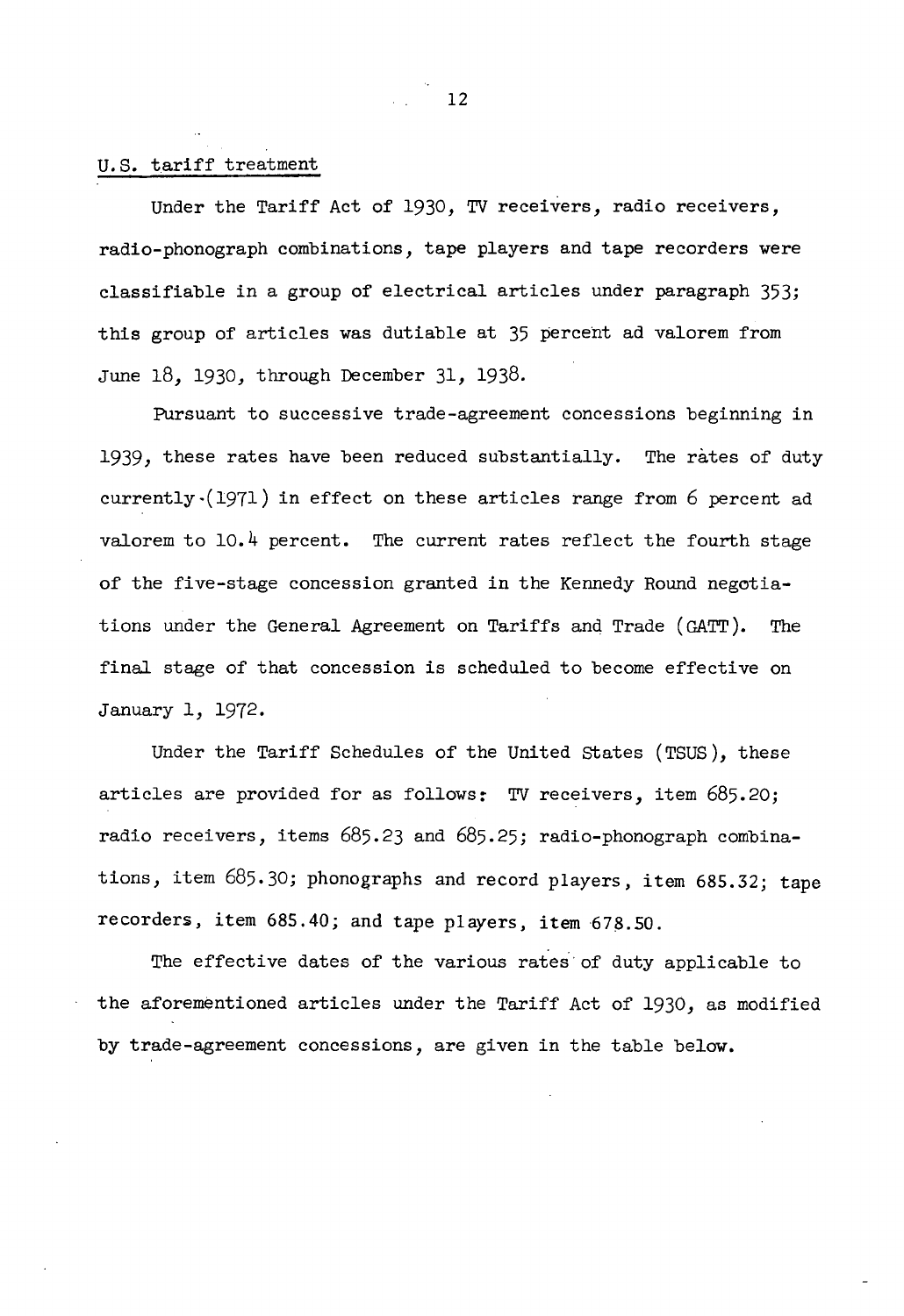|                             |                    |         | In percent ad valorem)  |                                         |       |                  |                            |
|-----------------------------|--------------------|---------|-------------------------|-----------------------------------------|-------|------------------|----------------------------|
|                             | TV                 |         | Radio receivers         | Radio-<br>: phonograph: Phono-: record- |       | Tape             | Tape                       |
| Effective date              | :receivers: solid- |         | tube-                   | combina- :graphs :                      |       | ers              | : players                  |
|                             | (Item              | state   | type                    | tions                                   |       |                  | $:$ (Item : (Item : (Item) |
|                             | 685.20)            | (Item   | (Item<br>$\ddot{\cdot}$ | (Item                                   |       |                  | :685.32):685.40):(678.50)  |
|                             |                    |         | $685.23$ : $685.25$ )   | 685.30)                                 |       |                  |                            |
| June 18, 1930--: 35%        |                    |         | 35%                     | 35%                                     | 35%   | : 35%            | 35%                        |
| 1, 1939--: 25%<br>Jan.      |                    |         | 25%                     | 25%                                     | 25%   | : 27.5%          | : 25%                      |
| $1, 1948 - 15%$<br>Jan.     |                    |         | 15%                     | : 15%                                   | 15%   | : 15%            | 15%                        |
| $6, 1951--: 12.5%$<br>June  |                    |         | 12.5%                   | 13.75%                                  |       | 13.75%: 13.75% : | 13.75%                     |
| 30, 1956--: 11.5%<br>June   |                    |         |                         |                                         |       |                  |                            |
| 30, 1957--: 11%<br>June     |                    |         |                         |                                         |       |                  |                            |
| $30, 1958--: 10.5%$<br>June |                    |         |                         |                                         |       |                  |                            |
| July 1, 1962--: 10%         |                    | ユニュニュニュ |                         |                                         | 12.5% | 12.5%            | 12.5%                      |
| $1, 1963$ --:<br>July       |                    |         |                         |                                         | 11.5% | : 11.5%          | :2/11.5%                   |
| $31, 1963--$<br>Aug.        |                    |         |                         |                                         |       |                  | 10%                        |
| $1, 1968--: 9%$<br>Jan.     |                    | 127     | 11\$                    | 12%                                     | 10T   | 10%              | 9%                         |
| $1, 1969--:$<br>Jan.        | 8%                 | 11.5%   | : 10%                   | 11%                                     | 9%    | 9%               | 8%                         |
| $1, 1970--:$<br>Jan.        | -7%                | 11%     | : 8.5%                  | 9.5%                                    | 8%    | 8%               | 7%                         |
| $1, 1971--: 6%$<br>Jan.     |                    | 10.4%   | 7%                      | 8%                                      | 6.5%  | 6.5%             | 6%                         |
| $1, 1972--: 5%$<br>Jan.     |                    | 10.4%   | 6%                      | 6.5%                                    | 5.5%  | 5.5%             | 5%                         |
|                             |                    |         |                         |                                         |       |                  |                            |
| $1/$ No change              |                    |         |                         |                                         |       |                  |                            |

certain consumer electronic products: Effective date of U.S. rates of duty, June 18, 1930-Jan. 1, 1972

Wo change<br>This rate was a result of combining several different rates.

Some TV receivers, radio receivers, phonographs, and tape players and recorders have been entered under item 807.00 which provides that for imported articles assembled in whole or in part of U.S. fabricated components the duty may be assessed only on the value added abroad, thus permitting the U.S. components to be entered duty free.

On Pecember 4, 1970, the Assistant Secretary of the Treasury advised the Tariff Commission that television receiving sets, monochrome and color, from Japan are being, or are likely to be, sold at less than fair value within the meaning of the Antidumping Act, 1921, as amended. In accordance with the requirements of section 201(a) of the Antidumping Act (19 U.S.C. 160(a)), the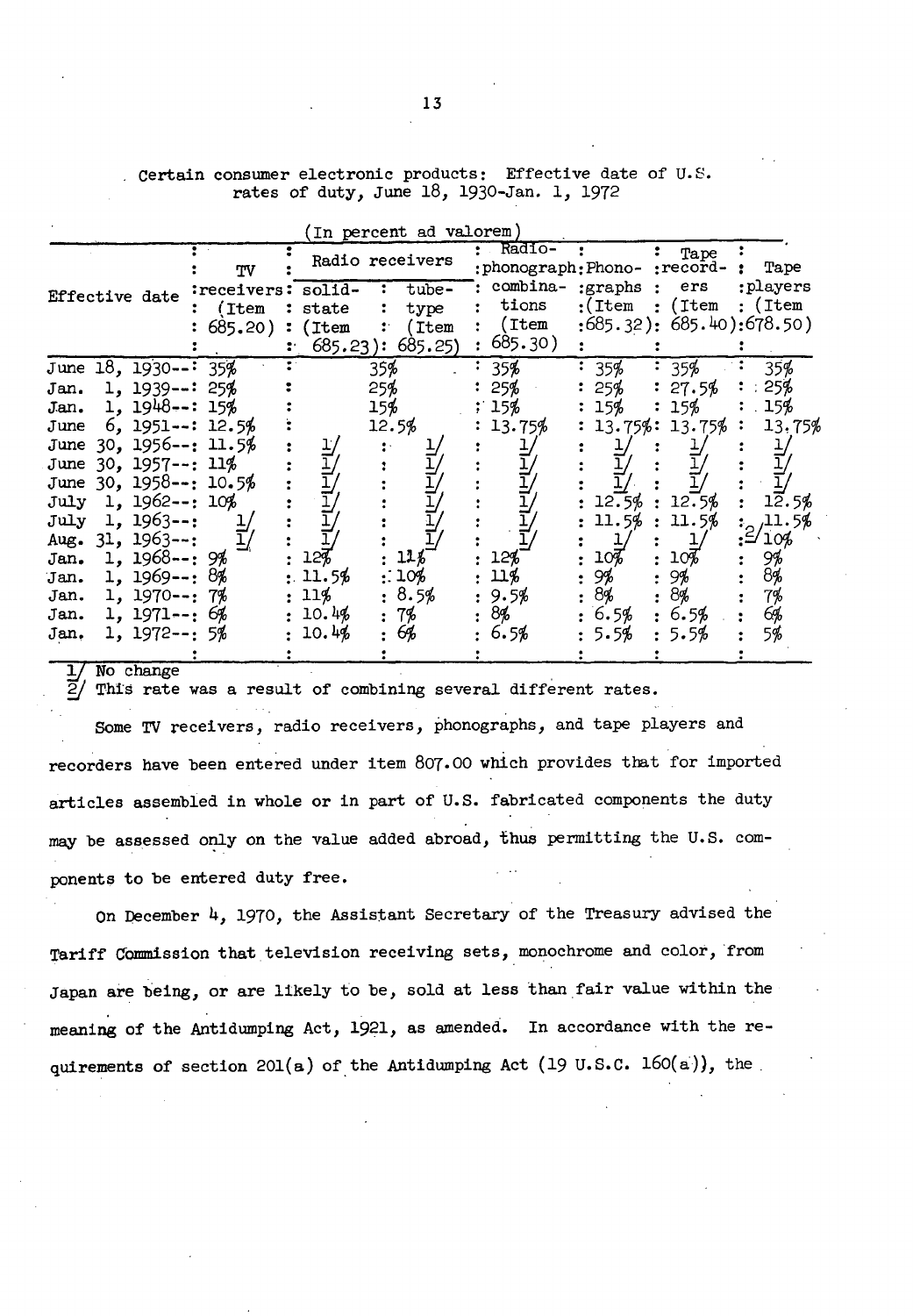Tariff Commission instituted Investigation No. AA1921-66 to determine whether an industry in the United States is being, or is likely to be, injured, or is prevented from being established, by reason of the importation of such merchandise into the United States. On the basis of the investigation, the Commission determined unanimously that an .industry in the United States is being injured by reason of the impertation of television receiving sets, monochrome and color, from Japan sold at less than fair value within the meaning of the Antidumping Act, 1921, as amended.  $\frac{1}{2}$  On March 8, 1971, the Secretary of the Treasury issued a "finding of dumping" on imports of television receiving sets, both monochrome and color, from Japan (36 F.R.  $4597$ , March 10, 1971).

# U.S. consumption, shipments, and exports

TV receivers.--Following a general upward trend during 1959-65, total annual U.S. consumption of TV receivers (both monochrome and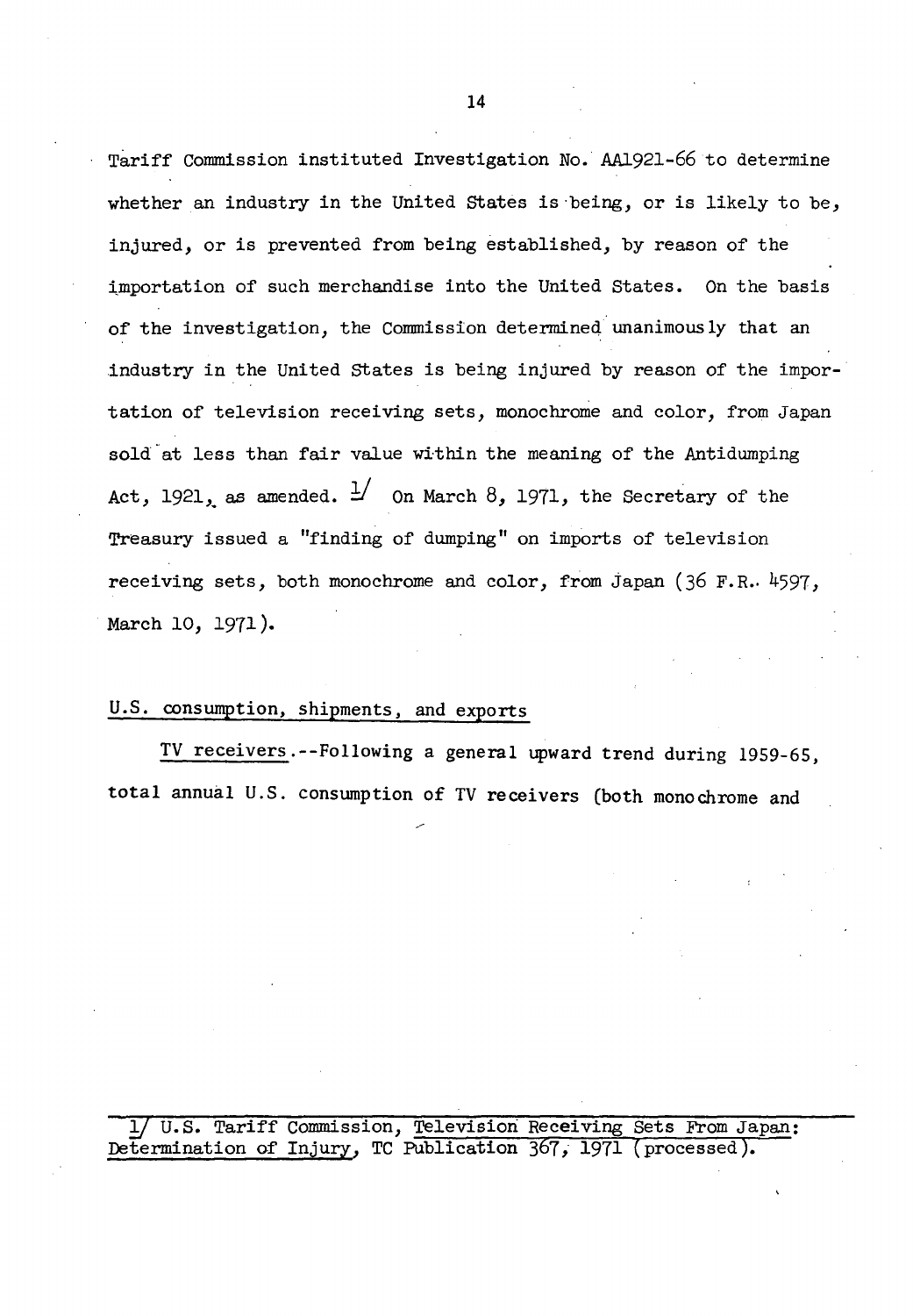color) fluctuated in quantity but decreased significantly in value from 1966 to 1970. Total annual consumption during 1966-70 fluctuated from 13.0 million sets (in 1966, the peak year) to 11.2 million sets (in 1967), and the value of consumption decreased from \$2.4 billion in 1966 to about \$2.0 billion in 1970 (table 1). The quantity of total consumption was 6 percent smaller in 1970 than in 1966, and the value was 18 percent smaller.

Total U.S. shipments of TV receivers declined from a peak of 11.7 million sets in 1966 to 7.8 million sets in 1970, and the value of shipments decreased from \$2.4 billion to \$1.7 billion--representing a reduction of about a third in quantity and two-sevenths in value  $(table 1).$ 

As shown in the following table, from 1966 to 1970 shipments of color TV receivers comprised a growing proportion of the total quantity of domestic shipments.

Monochrome and color TV receivers: U.S. shipments, 1966-70

| In millions of units                               |                                 |                                 |                                    |  |  |  |  |  |  |  |
|----------------------------------------------------|---------------------------------|---------------------------------|------------------------------------|--|--|--|--|--|--|--|
| Year                                               | Monochrome                      | Color                           | Total                              |  |  |  |  |  |  |  |
| 1966--<br>1967--<br>1968---<br>1969-<br>$1970 \pm$ | 6.9<br>4.7<br>5.2<br>4.5<br>3.3 | 4.8<br>5.0<br>5.1<br>4.4<br>4.5 | 11.7<br>.9.7<br>10.3<br>8.9<br>7.8 |  |  |  |  |  |  |  |

Estimated by the staff of the U.S. Tariff Commission.

Source: Compiled from official statistics of the U.S. Department of Commerce, except as indicated.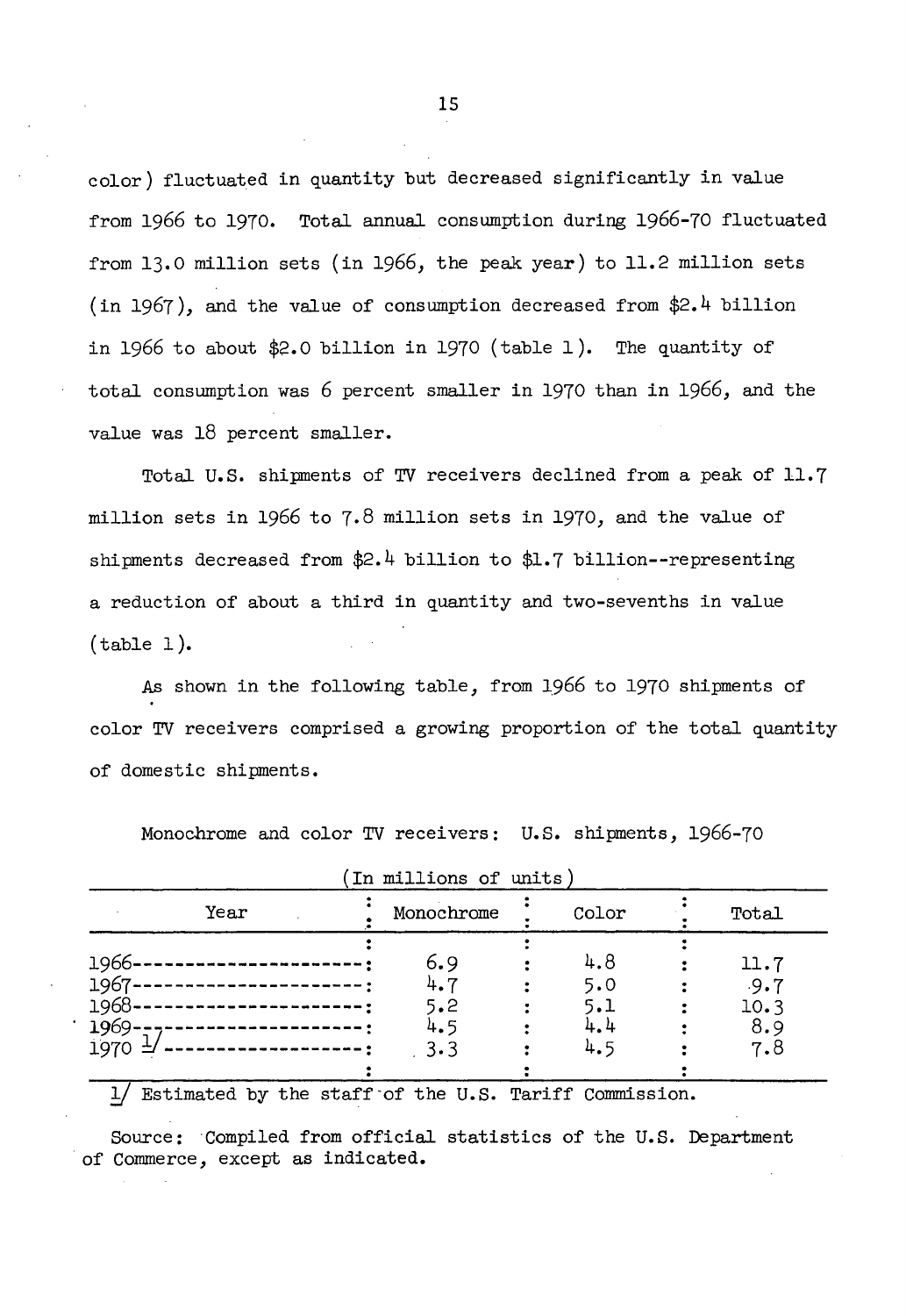As indicated by data on domestic production during 1966-70, U.S. shipments of monochrome receivers decreased in all categories of screen sizes, but the bulk of the reduction was in sets with screen sizes over 16" but not over 19", and those with screen sizes over 19". Shipments of color receivers with screen sizes not over 19" increased considerably from.1966 to 1970, but this rise was more than offset by a substantial decrease in shipments of sets with screen sizes over 19" (the predominant category) during the same period.

U.S. exports of TV receivers during 1966-70 ranged from 126,000 to 168,000 units, with the value varying from \$24 million to \$33 million (table 1). In relation to the quantity and value of shipments each year, exports varied from about 1 percent to 2 percent.

Other consumer electronic products.--Data on U.S. consumption, shipments, and exports of phonographs and record players, radio receivers, radio-phonographs, and tape players and recorders are given in tables *2, 3, 4,* and 5, respectively. The aggregate value of total annual conswnption of all these products in 1970, about \$1.4 billion, was 31 percent larger than in 1966. As shown in tables 2 to 5, in 1970 compared with 1966 (or 1968), consumption of each product increased from 14 percent to 64 percent in terms of quantity and from 3 percent to 191 percent in terms of value, with the exception of a 7-percent decrease in the quantity of consumption of radio receivers; the largest increase was in the consumption of tape players and recorders.

The sum of the value of total annual shipments of the consumer electronic products covered in\_ tables 2 to 5 was about \$680 million in

*l(*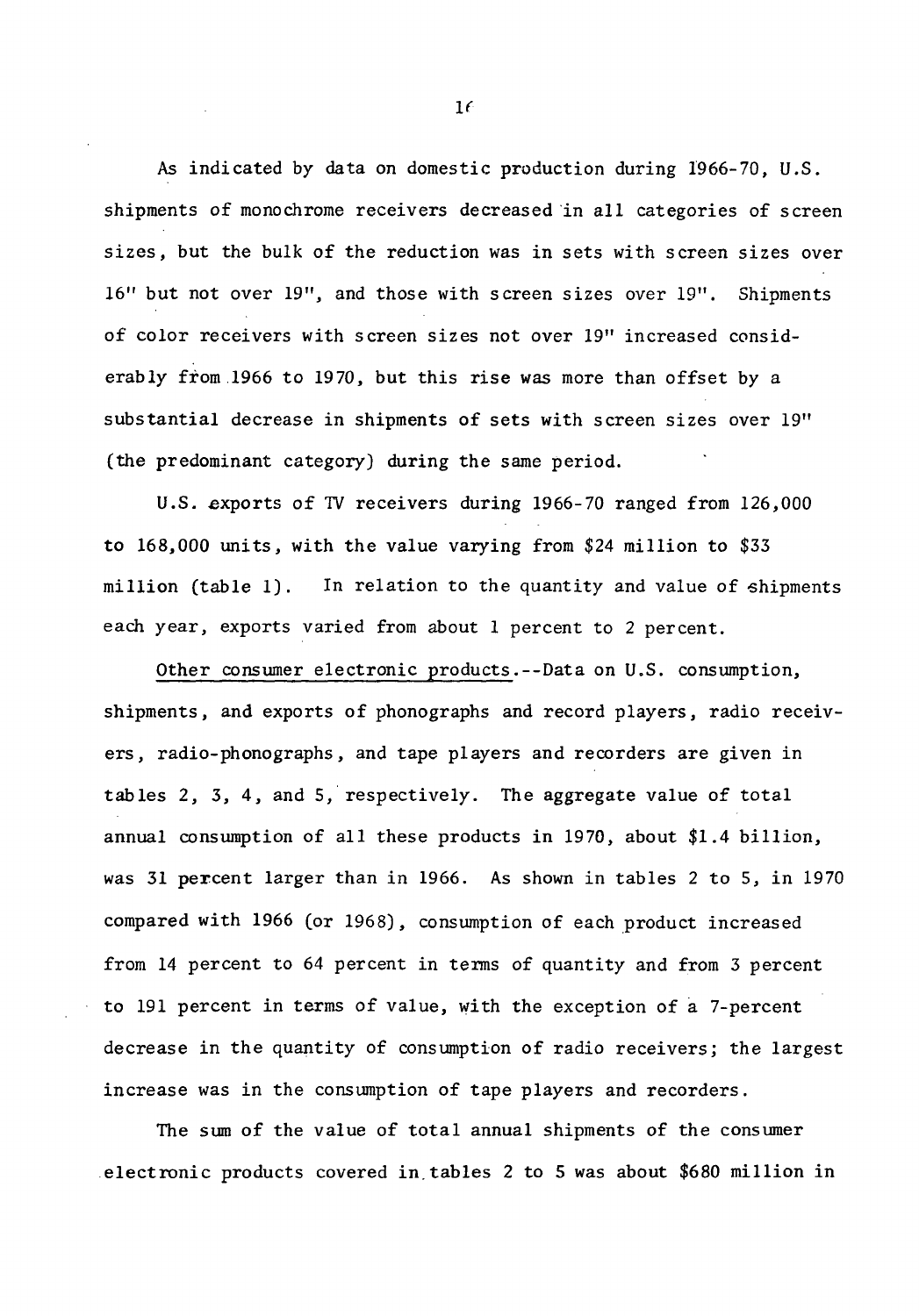1970, or 15 percent below that in 1966. From 1966 to 1970, the quantity of annual shipments, by product, increased by 2 percent to 13 percent, except for a 66-percent decline in radio receivers. In the same period, the value of annual shipments of radio receivers and of tape players and recorders decreased by 62 percent and 33 percent, respectively; and the value of annual shipments of radio-phonograph combinations and of phonographs and record players increased by 6 percent and 5 percent, respectively.

The value of annual exports of all the products treated in tables 2 to 5 totaled about \$9 million in 1970, roughly the same as in 1966. In 1970, exports of radio receivers equalled 5 percent of radio receiver shipments, and exports of each of the other products equalled 1 percent or less of the respective shipments.

### U.S. imports

TV receivers.--Total annual U.S. imports of TV receivers (both monochrome and color) grew from about 1.5 million units, valued at  $$116$  million, in 1966, to 4.5 million units, valued at \$316 million, in 1970--the gain was nearly 200 percent in units and 172 percent in value (table 1). However, year-to-year increases varied greatly;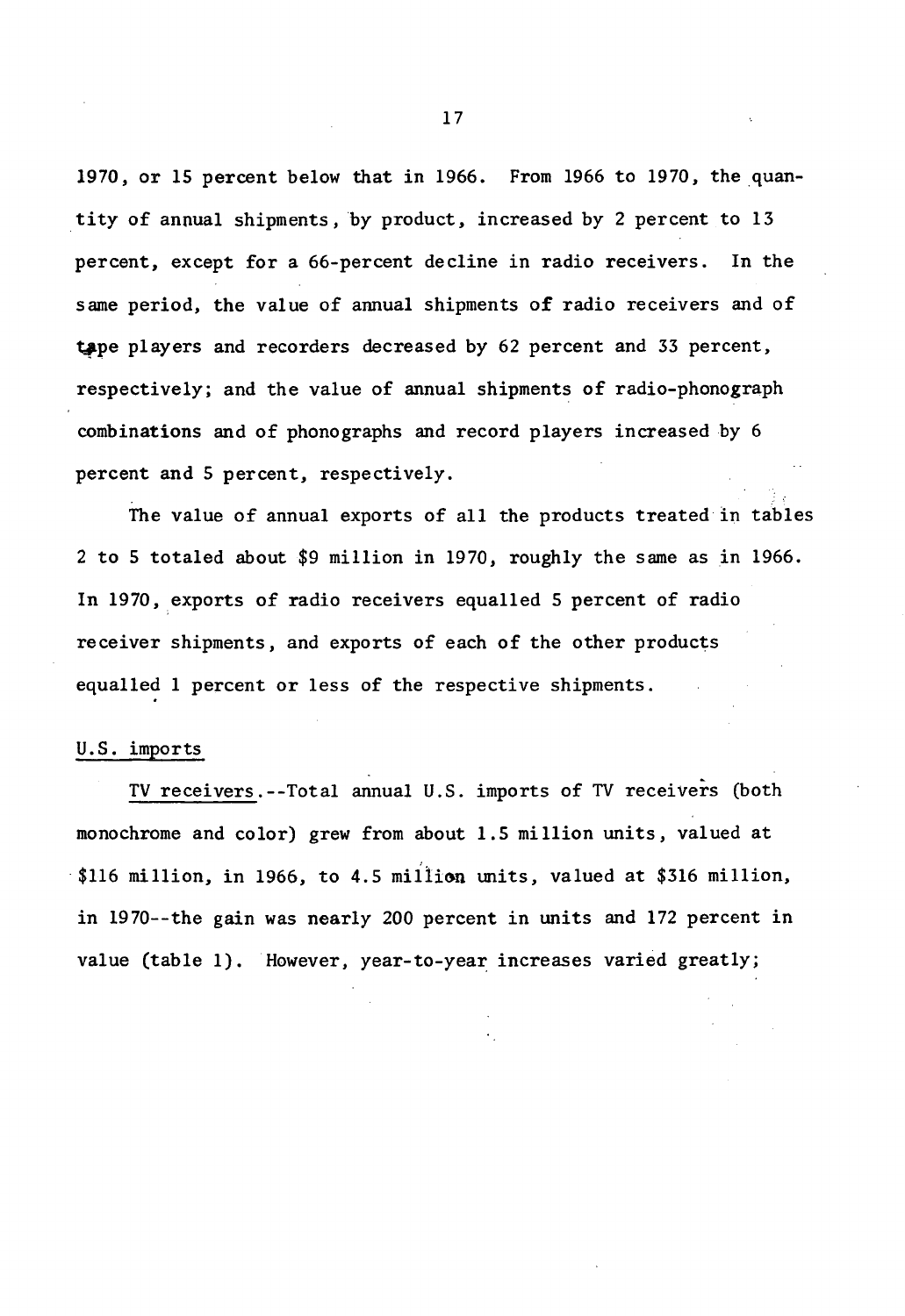e.g., the rise in 1970 was 12 percent in quantity and 7 percent in value, compared with one of 68 percent in. quantity and 62 percent in value in 1968. Except in 1967, the increases in imports were consistently greater in quantity than in value, reflecting the growing importance of sets of smaller screen size. Monochrome TV receivers regularly made up about 75 percent to 80 percent of the total annual imports during 1967-70 in terms of quantity, and constituted 48 percent to 57 percent in terms of value (table  $6$ ).

During 1966-70, the ratio of total imports of TV receivers to total consumption of TV receivers rose from 12 percent to 37 percent in terms of quantity, and from 5 percent to 16 percent in terms of value (table 1). These increases in the ratio reflect not only the sharp growth in imports but also a substantial decline in domestic producers' shipments--e.g., in 1970, the imports of TV receivers were larger by 3.0 million units, whereas domestic shipments were smaller by 3.9 million units, than in 1966.

The total imports of TV receivers under the provisions of item 807.00--dutiable only on the foreign value added--have grown markedly. Compared with 1967, the units so imported in 1970 (1.2 million) were 1 7 times as large, and the total value of the imports (\$56 million) was 9 times as large, as shown in the following table.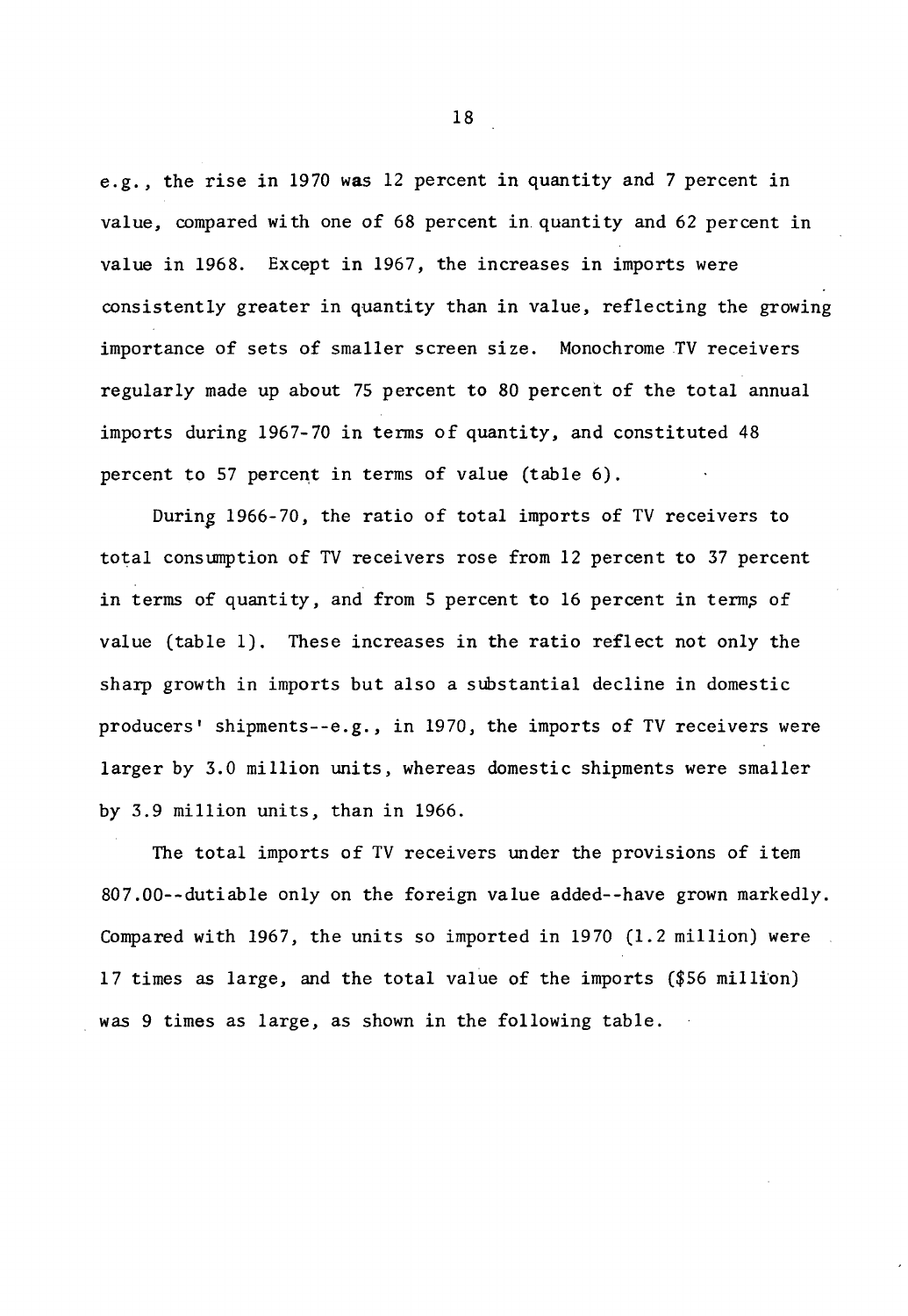|             |                           | 807.00 imports               |            |                                          | Total imports                 |  |            |  |           |
|-------------|---------------------------|------------------------------|------------|------------------------------------------|-------------------------------|--|------------|--|-----------|
| Year        |                           |                              |            | Value                                    |                               |  |            |  |           |
|             | : Quantity                | U.S.<br>value                |            | Foreign<br>value<br>added                | Total                         |  | : Quantity |  | Value     |
|             | 1,000                     | Million                      | $\ddot{ }$ |                                          | Million : Million :           |  | 1,000      |  | : Million |
|             | $\overline{\text{units}}$ |                              |            |                                          | dollars : dollars : dollars : |  | units      |  | dollars   |
|             |                           |                              |            |                                          |                               |  |            |  |           |
| $1967---$ : | 70:                       | 3:                           |            | 3:                                       | 6 :                           |  | 1,614:     |  | 126       |
| $1968---$ : | 445 :                     | 6:                           |            | 16:                                      | 22:                           |  | 2,711:     |  | 204       |
| $1969---$ : | 939:                      | 18:                          |            | 29:                                      | 47:                           |  | 4,034:     |  | 296       |
| $1970---$ : | 1,195:                    | 1/<br>21:                    |            | 1/<br>35:                                | 56:                           |  | 4,513:     |  | 316       |
|             | $\mathbf{1}$              | $\mathbf{r}$<br>$\mathbf{I}$ |            | $\overline{\phantom{1}}$<br>$\mathbf{H}$ | $\sim$                        |  |            |  |           |

Television receivers: 807.00 imports and total imports, 1967-70

*!f* Estimated, based on data for February-December.

As indicated above, from 1967 to 1970 the ratio of the imports of receivers under 807.00 to total imports of receivers grew from 4 percent to 26 percent in terms of quantity and from 5 percent to 18 percent in terms of value. On the other hand, the ratio of the U.S. value to the total value of 807.00 imports decreased from 50 percent in 1967 to 38 percent in 1970.

The vast majority of the TV receivers imported under item 807.00 have consisted of monochrome receivers; e.g., in 1970 monochrome. receivers made up more than nine-tenths of the imports in terms of both quantity and value.

Imports under item 807.00 result in substantial savings in duty- e.g., the duty-saving on imports of TV receivers in 1969 was \$1.4 million, or 38 percent of the total duty payable in the absence of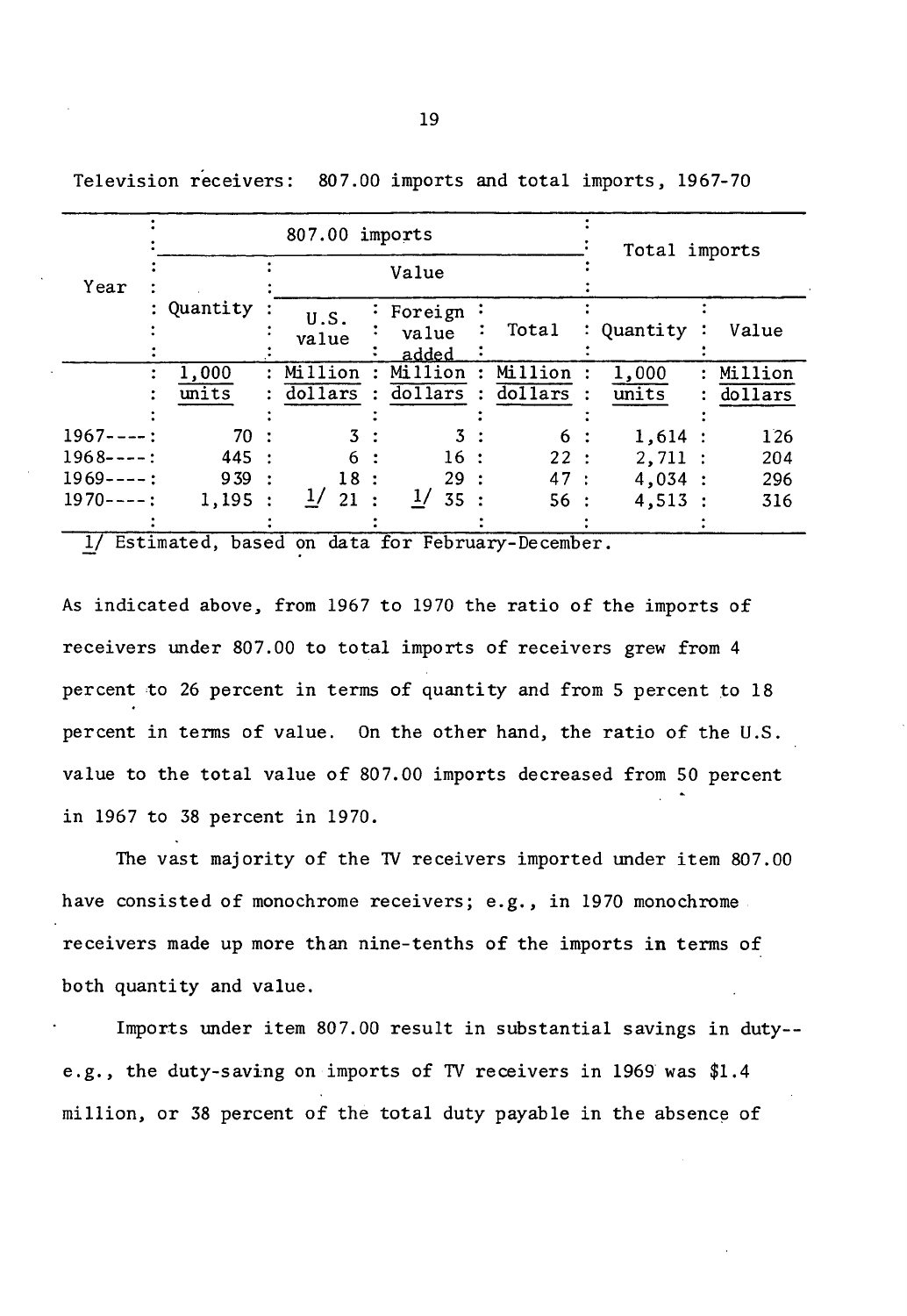item 807.00. However, as reported by the Commission (TC .Publication 339, September 1970), U.S. producers state that, without the benefits under the 807.00 provision, it would be virtually impossible for them to maintain a significant share of the U.S. market.

Other consumer electronic products.--Data on U.S. imports of phonographs and record players, radio receivers, radio-phonographs, and tape players and recorders are presented in tables *2, 3,* 4, and 5, respectively. The aggregate total value of the imports of this group of products was about \$735 million in 1970, a rise of 155 percent in relation to 1966. Of the 1970 aggregate value of these imports, 87 percent was comprised of tape players and recorders and of radio receivers.

Among these products, the changes in imports from 1966 to 1970 varied greatly (tables 2 to 5). In 1970, the quantity of imports of tape players and recorders was about 1.7 times that in 1968, and the value was 4.5 times that in 1966. In 1970, compared with 1966, imports of radio receivers were 25 percent larger in quantity and 115 percent larger in value. The smaller imports of radio-phonograph combinations nearly doubled in quantity and tripled in value from 1966 to 1970, and those of phonographs and record players grew by 17 percent in quantity from 1968 to 1970, but declined by 7 percent in value from 1966 to 19 70.

For most products in this group, the imports supplied a large and increasing proportion of consumption during 1966-70 in terms of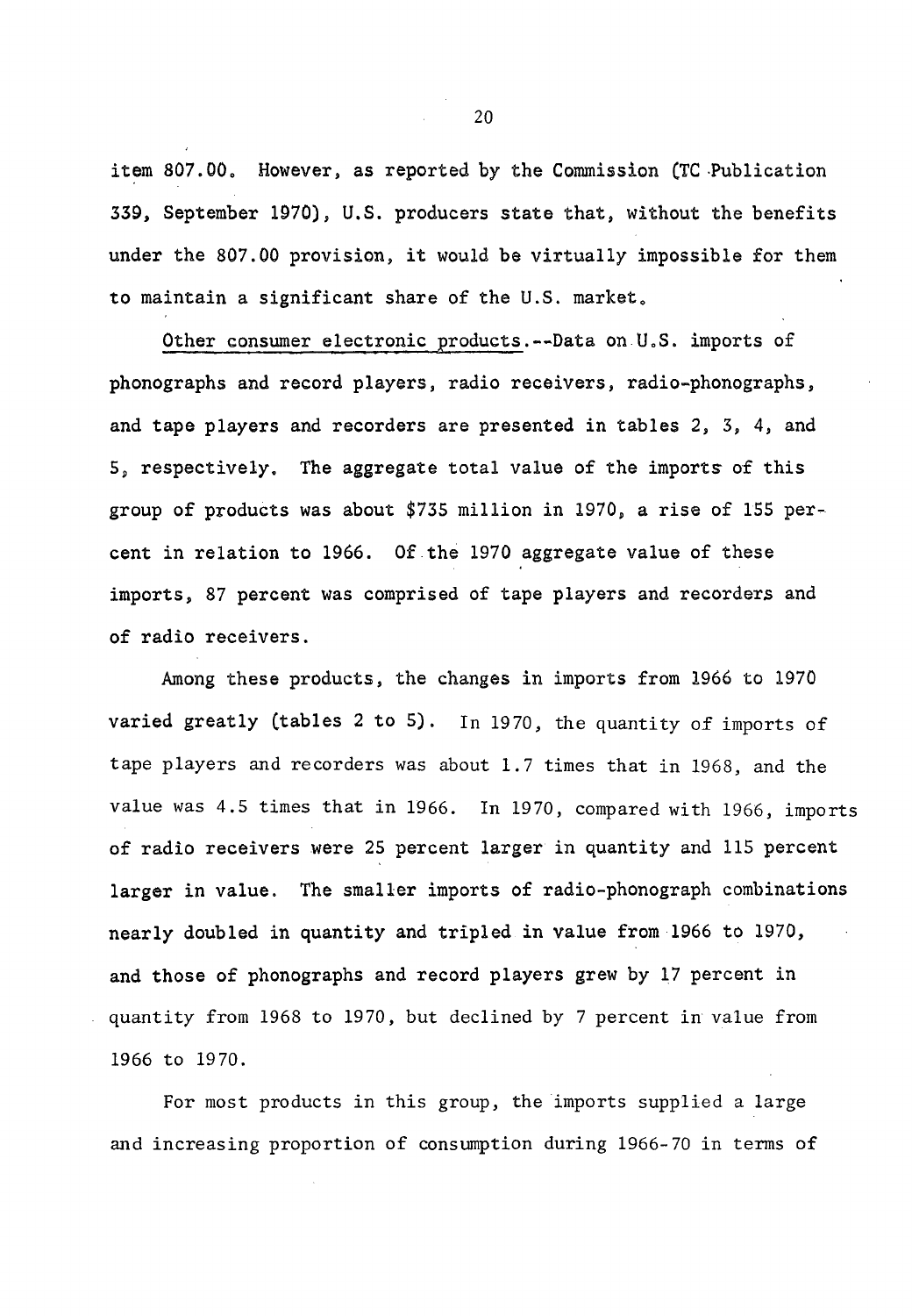either quantity or value, or both (tables 2 to 5). The ratios (percent) of imports to conswnption in 1966 and 1970, in quantity and value, are presented in the following table.

Phonographs : Radio- : Radio- Tape players<br>and record : receivers : combina and Item : and record : nadic : phonograph : and<br>players : combina- : recorders<br>i tions :  $1966 \div 1970 \div 1966 \div 1970 \div 1966 \div 1970$  $\ddot{\cdot}$  $\ddot{\cdot}$  $\ddot{\cdot}$  $\ddot{\cdot}$  $\ddot{\cdot}$  $\ddot{\cdot}$  $\ddot{\cdot}$ Ratio of the--  $\ddot{\cdot}$  $\ddot{\cdot}$ Quantity of im- $\ddot{\cdot}$  $\ddot{\cdot}$  $\ddot{\cdot}$ ports to the  $\ddot{\cdot}$ quantity of consumption----:  $\frac{1}{45\%}$ : 46%: 65%: 88%: 33%: 46%:  $\frac{1}{92\%}$ : 96% Value of imports : to the value of:  $\ddot{\cdot}$  $\ddot{\cdot}$  $\ddot{\phantom{a}}$ consumption----: 20%: 18%: 41%: 80%: 5%: 12%: 59%: 91%

Certain consumer electronic products: Ratio (percent) of imports to consumption, 1966 and 1970

1/ Applies to 1968; data for 1966-67 are not available.

Some of the imports of radio receivers, phonographs, and tape players and recorders were entered under the provisions of item 807.00. Details on the value of such entries during 1967-70 are given in the table below, together with data on the respective total imports.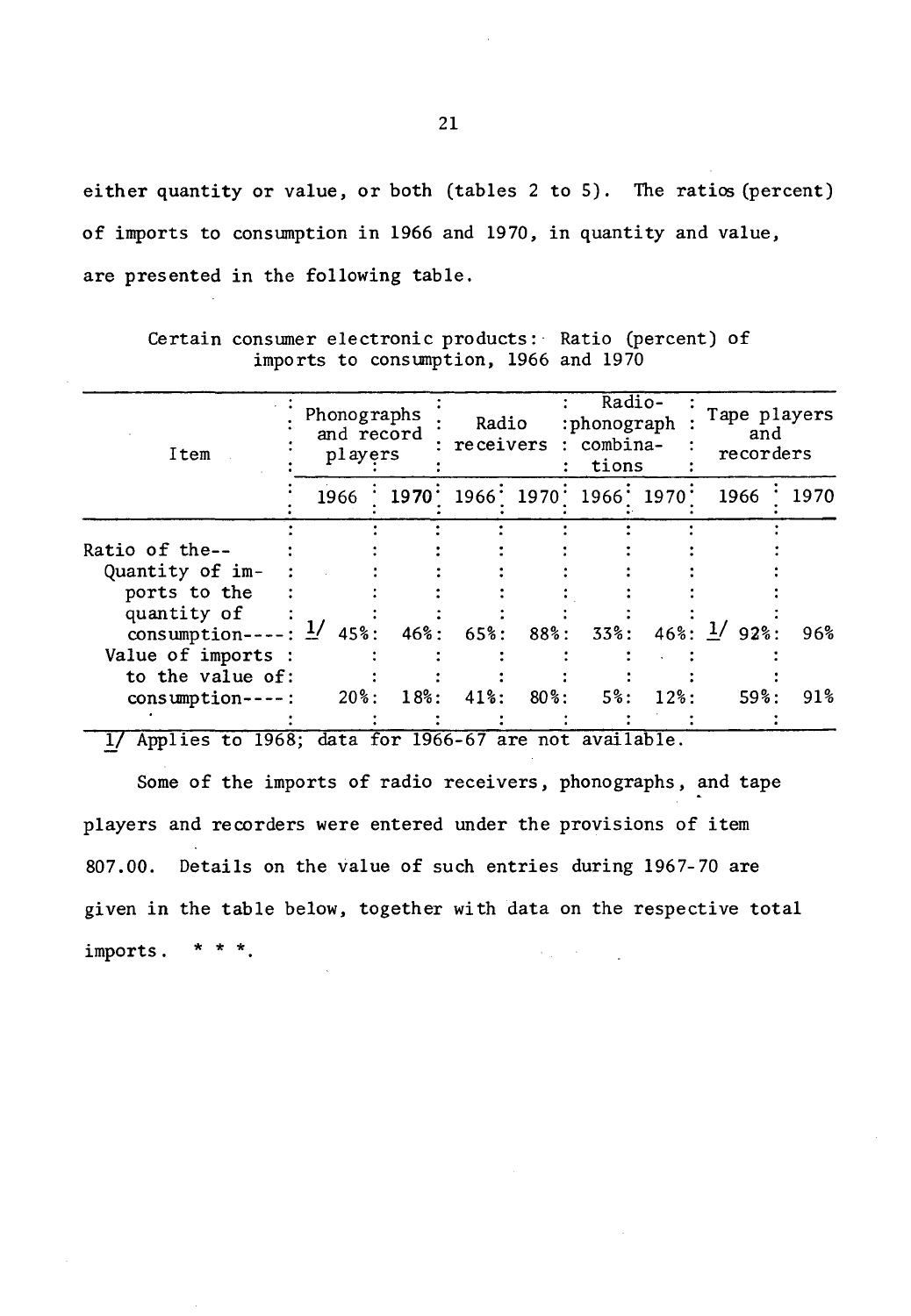Radio receivers, phonographs, and tape players and recorders: 807.00 imports and total imports, in value, 1967-70

| (Value in millions of dollars)                                                                                                                                                                                                                                                                                                                                                                                  |                                       |                                                               |                                                                                           |                                                                                           |
|-----------------------------------------------------------------------------------------------------------------------------------------------------------------------------------------------------------------------------------------------------------------------------------------------------------------------------------------------------------------------------------------------------------------|---------------------------------------|---------------------------------------------------------------|-------------------------------------------------------------------------------------------|-------------------------------------------------------------------------------------------|
| Item                                                                                                                                                                                                                                                                                                                                                                                                            | 1967                                  | 1968                                                          | 1969                                                                                      | $\cdot$ 1970                                                                              |
| Radio receivers:<br>$\cdots$ ---------: 163.4 :<br>Total imports-<br>807.00 imports, total---------: 18.7:<br>Foreign value added---------:<br>Phonographs:<br>Total imports--------<br>807.00 imports, total---------: 14.1 :<br>U.S. value-------------------:<br>Foreign value added ---------:<br>Tape players and recorders:<br>$\frac{104.7}{104.7}$<br>Total imports-<br>807.00 imports, total---------: | 14.9:<br>37.8:<br>2.7:<br>11.4:<br>17 | 225.1:<br>27.9:<br>23.4:<br>42.6:<br>20.2:<br>16.7:<br>180.2: | $305.5$ :<br>31.I :<br>8.5:<br>42.7:<br>47.3:<br>$-21.8$ :<br>3.6:3.5:<br>18.3:<br>273.4: | 305.2<br>42.0<br>$\overline{6.2}$<br>35.8<br>50.0<br>13.8<br>-2.3<br>11.4<br>335.3<br>1.9 |
| $U.S.$ value-------------------:<br>Foreign value added ---------:                                                                                                                                                                                                                                                                                                                                              | $\overline{1}$                        |                                                               |                                                                                           | 0.3<br>1.7                                                                                |

(Value in millions of dollars)

## 1/ Not available.

Note. --Due to rounding, figures may not add to the totals shown.

As indicated in the foregoing table, from 1967 to 1969 the value of total 807.00 imports of radio receivers and phonographs increased by 173 percent and 55 percent, respectively, and decreased by 18 percent and 37 percent, respectively, in 1970. From 1967 to 1970, the total value of 807.00 imports of radio receivers equalled 11 percent to 17 percent of the total of such imports; the total value of 807.00 imports of phonographs equalled 27 percent to 47 percent of the total of such imports. During 1966-70, the U.S. value of such imports of radio receivers constituted 15 percent to 20 percent of the total value of 807.00 imports, and the U.S. value of such imports of phonographs made up 16 percent to 19 percent of the respective total value. The total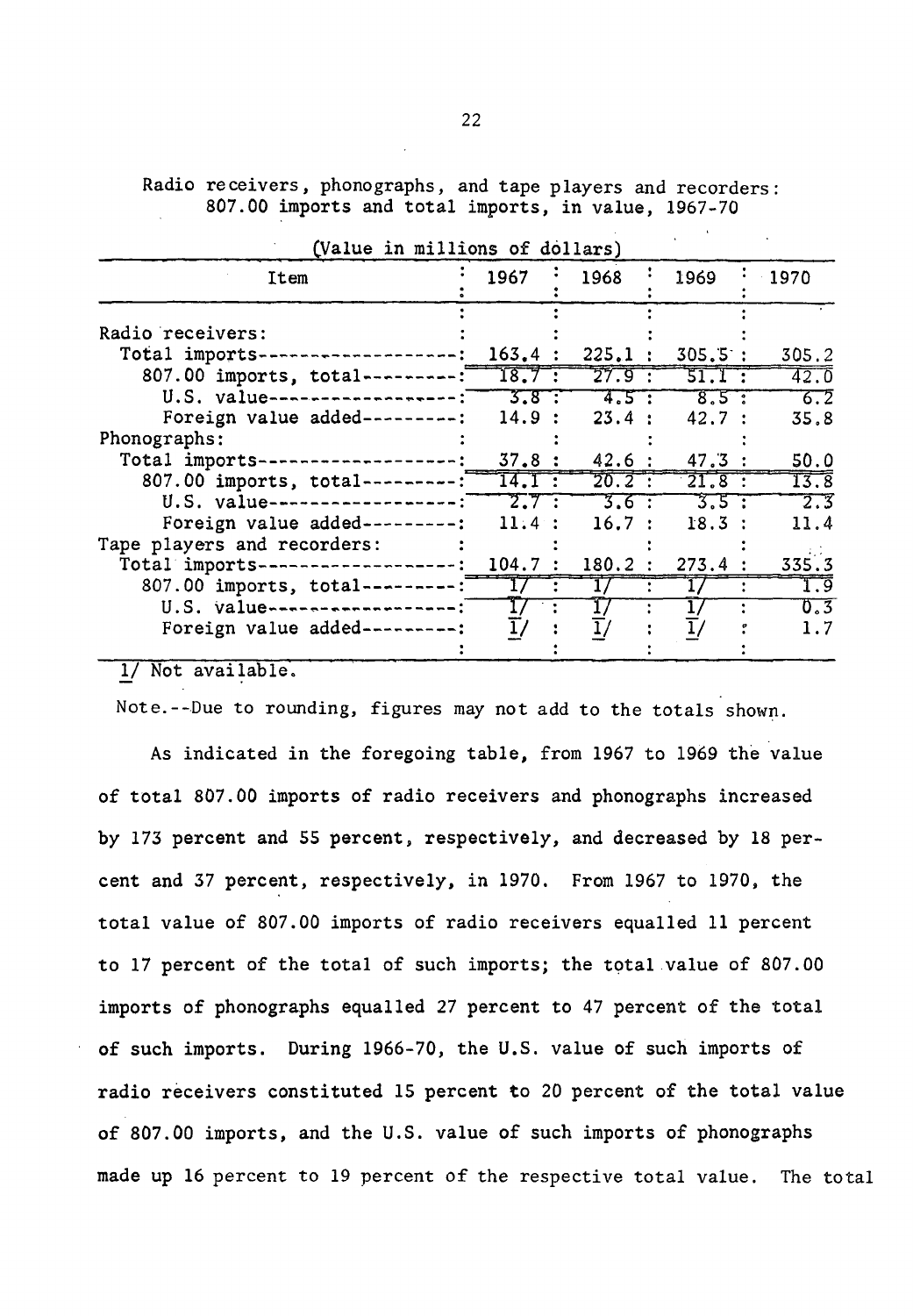value of 807.00 imports of tape players and recorders in 1970-comparable data are not available for earlier years--was about \$1.9 million, which equalled less than 1 percent of the total of such imports; the U.S. value comprised about 15 percent of the total value of 807.00 imports of tape players and recorders.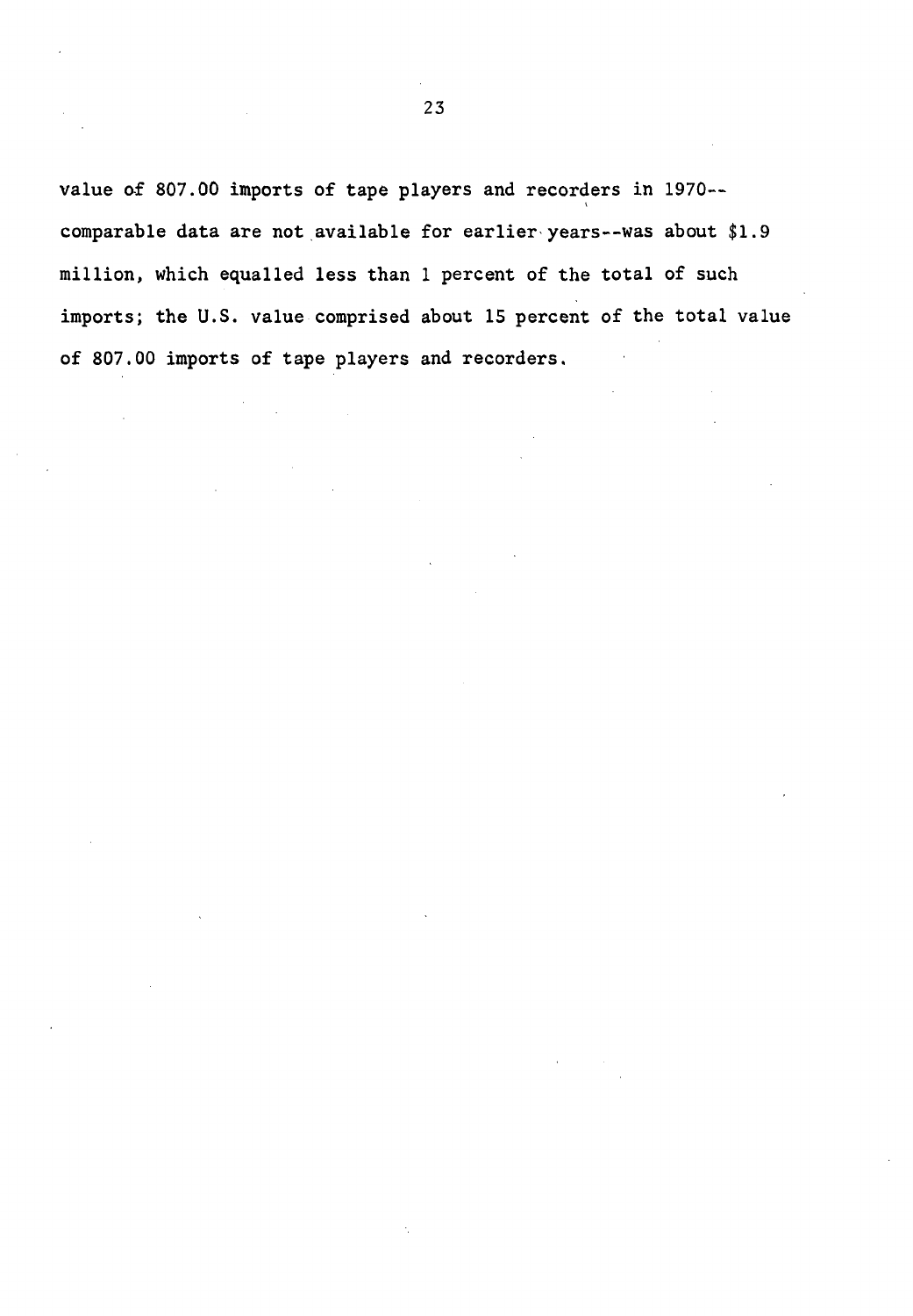#### U.S. producers

Currently, about 20 domestic firms account for virtually all U.S. production of the consumer electronic products considered here. This number has decreased from about 30 in 1965, through attrition, mergers, and acquisitions. In recent years, most of the U.S. production of TV receivers has been accounted for by four large firms. These four firms together with six others, according to trade information, have accounted for a substantial part of the domestic production of radio receivers, phonographs, tape players and recorders, and various combinations of such products; additional domestic production of such articles by several other firms consists of units assembled for the most part in foreign establishments and generally subjected to only minor processing in domestic establishments.

Of the principal U.S. producers in 1970, most were situated in the North Central States and the Mid-Atlantic States. Most of the domestic producers are large and diversified--in addition to the consumer electronic products, their production includes complex electronic products of advanced technology for use by industry and the military. In many cases, however, TV receivers and the other consumer electronic products are the most important product lines.

· Most of the domestic firms operate one or more additional plants; in the larger firms, such plants produce various electronic components and parts (e.g., tuners, transformers, and loudspeakers) and cabinets, and in the smaller firms, the additional plants ordinarily produce cabinets. All of the firms, however, purchase a variety of components and parts from a large number of small companies.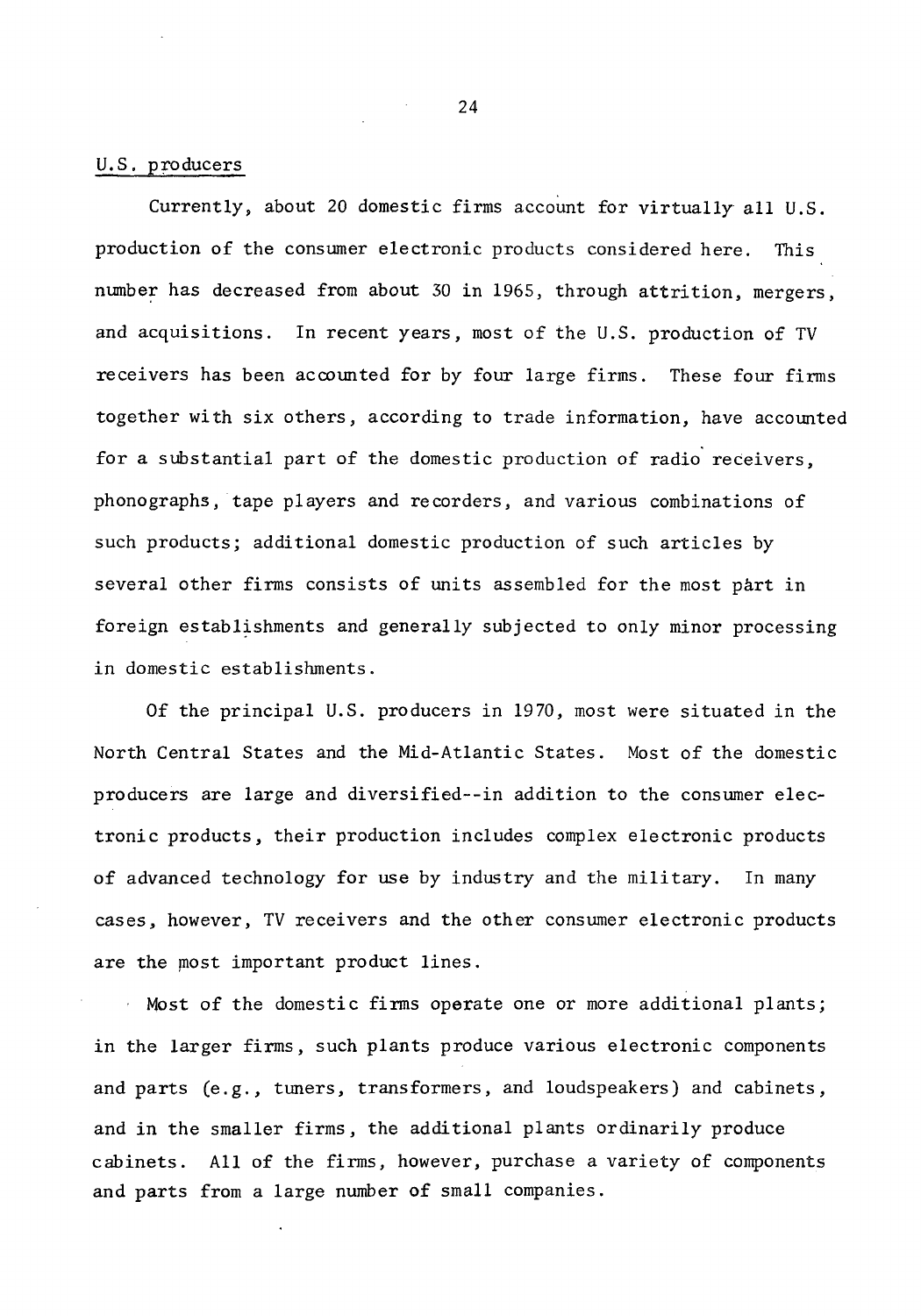# Emerson Television and Radio Company

The Emerson Television and Radio Company, Jersey City, N.J., is a division of National Union Electric Corporation (NUE); the headquarters of the corporation are situated in Greenwich, Conn.

NUE is a diversified multinational corporation with domestic operations in several States and foreign operations in Canada; it is one of the larger domestic companies, with total net sales in 1969 of \$151 million. The Emerson Television and Radio Company (hereafter referred to as the Emerson Company) was acquired by the NUE in May 1966 and was operated as a division of the corporation; within the corporation, the Emerson Plant at Jersey City was the only producer of TV receivers, radio receivers, phonographs, and similar consumer electronic products.

Company plant.--The company plant in Jersey City, N. J., constructed in 1950, is a five-story building, with about 611,000 square feet of floor space. At the time of a visit by Commission staff members in February 1971, all production equipment had been removed from the plant, some space was being used for storage of various products, and a small number of employees was at work preparing the structure for sale.

The main product lines of the Emerson Plant consisted of TV receivers, in both the monochrome and color types. The plant produced monochrome receivers with screen sizes ranging from 15" to 22" and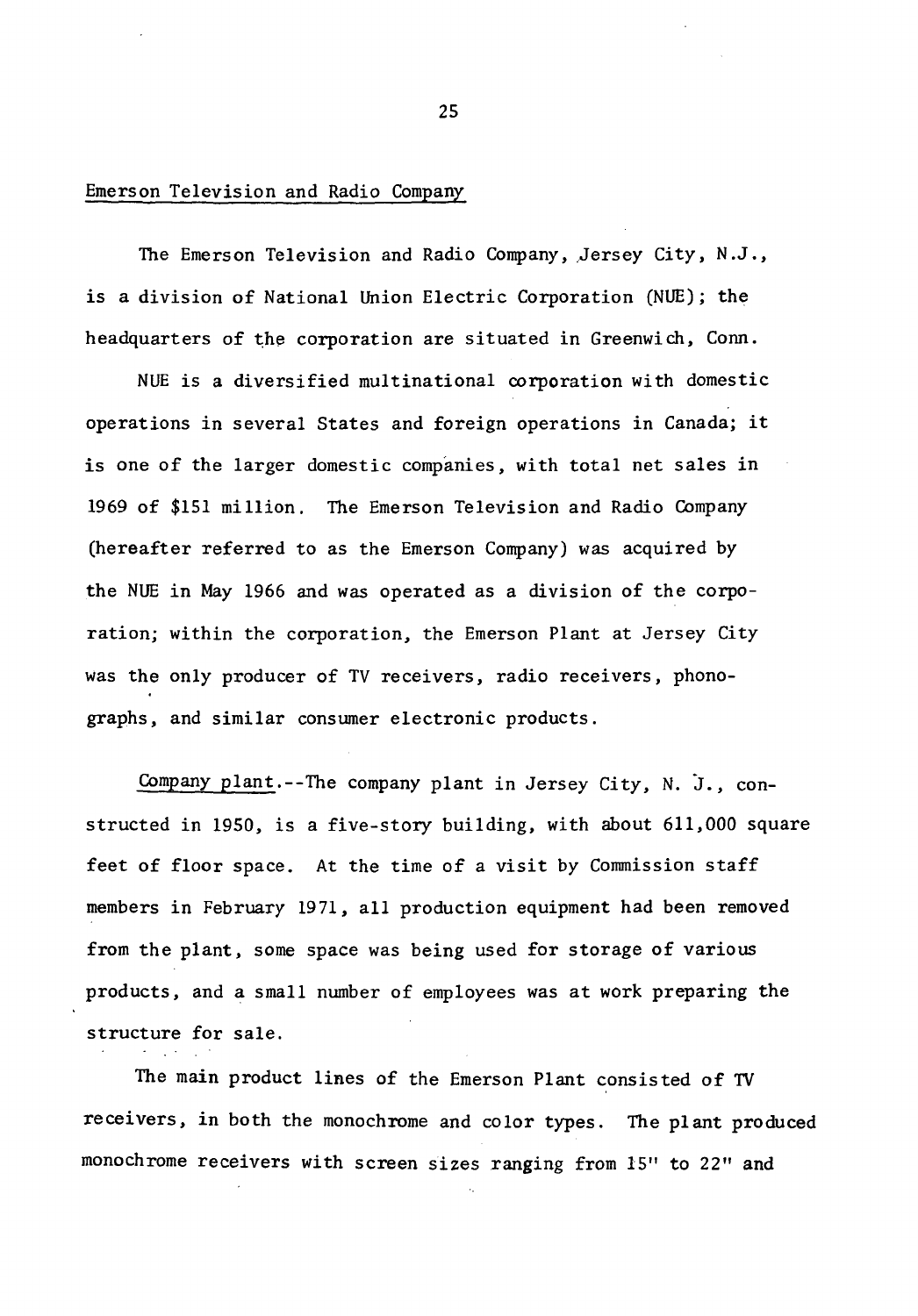color receivers with screen sizes from  $18$ <sup>"</sup> to  $23$ "; portable, table, consolette, and console models were produced in each type. Circuitry in the TV receivers was either of the solid-state type or of the hybrid type ,(partly tubes, and partly solid-state). In addition, the plant produced AM and AM-FM radios, in pocket and table models, and also clock-radios in table models, phonographs in portable, table, and consolette models, as well as various combinations of a phonograph with a radio and/or a TV receiver. The Emerson Company marketed its products under the "Emerson", "Dumont", and "Pilot" labels.

\* \* \* \* \* \* \*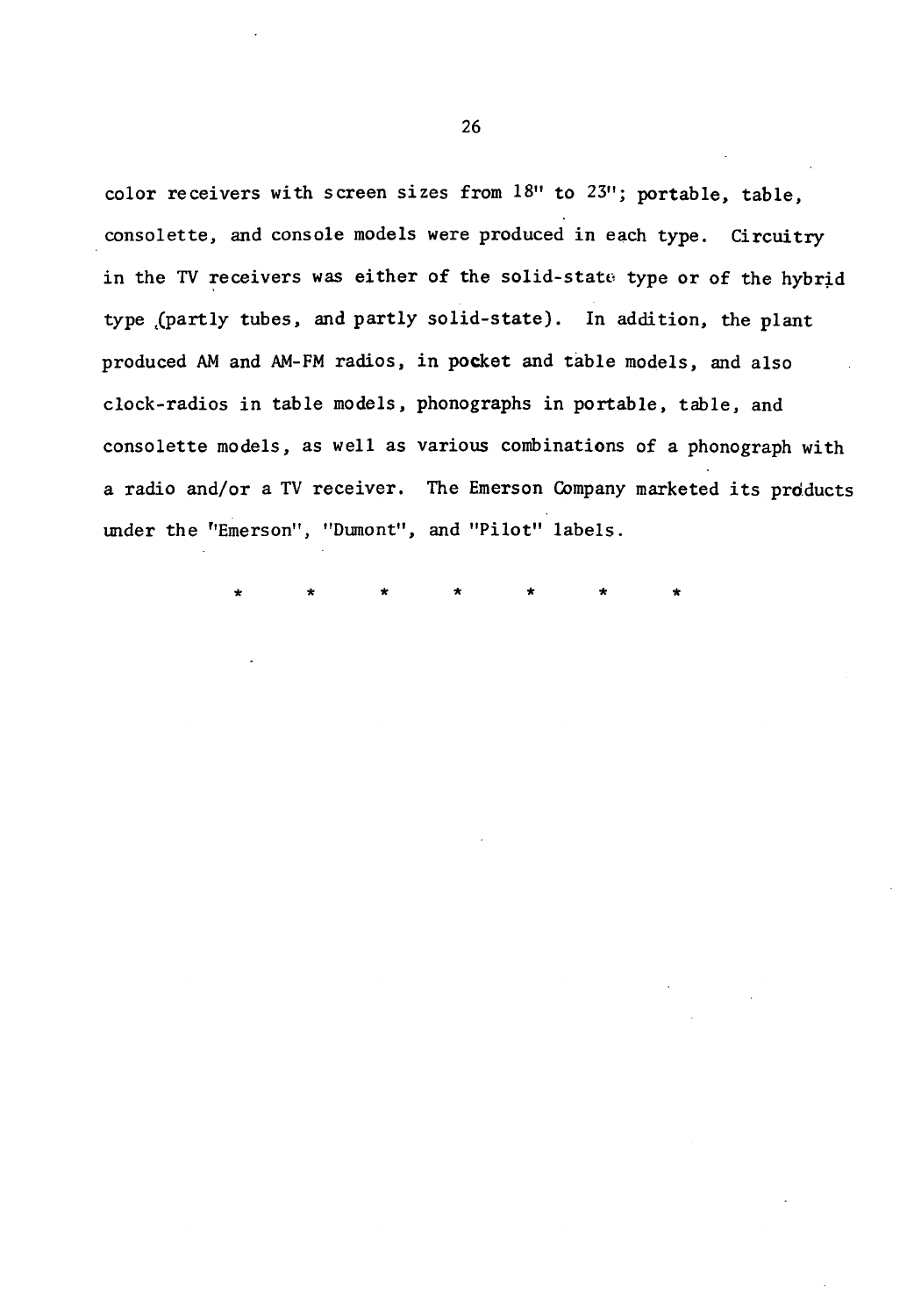$\bar{\mathcal{A}}$ 

 $\hat{\mathcal{A}}$ 

 $\label{eq:2.1} \frac{1}{\sqrt{2\pi}}\int_{\mathbb{R}^3}\frac{d\mu}{\sqrt{2\pi}}\left(\frac{d\mu}{\mu}\right)^2\frac{d\mu}{\mu}\frac{d\mu}{\nu}\frac{d\mu}{\nu} \, ,$ 

 $\ddot{\phantom{a}}$ 

 $\sim$ 

 $\sim$ 

 $\sim$ 

 $\hat{\mathcal{A}}$ 

 $\frac{1}{4}\left(\frac{1}{2}\right)^{2}=\frac{1}{2}\left(\frac{1}{2}\right)^{2}$  $\mathcal{L}^{\text{max}}_{\text{max}}$ 

 $\bar{z}$ 

 $\sim 10^{11}$  km  $^{-1}$ 

 $\bar{z}$ 

STATISTICAL APPENDIX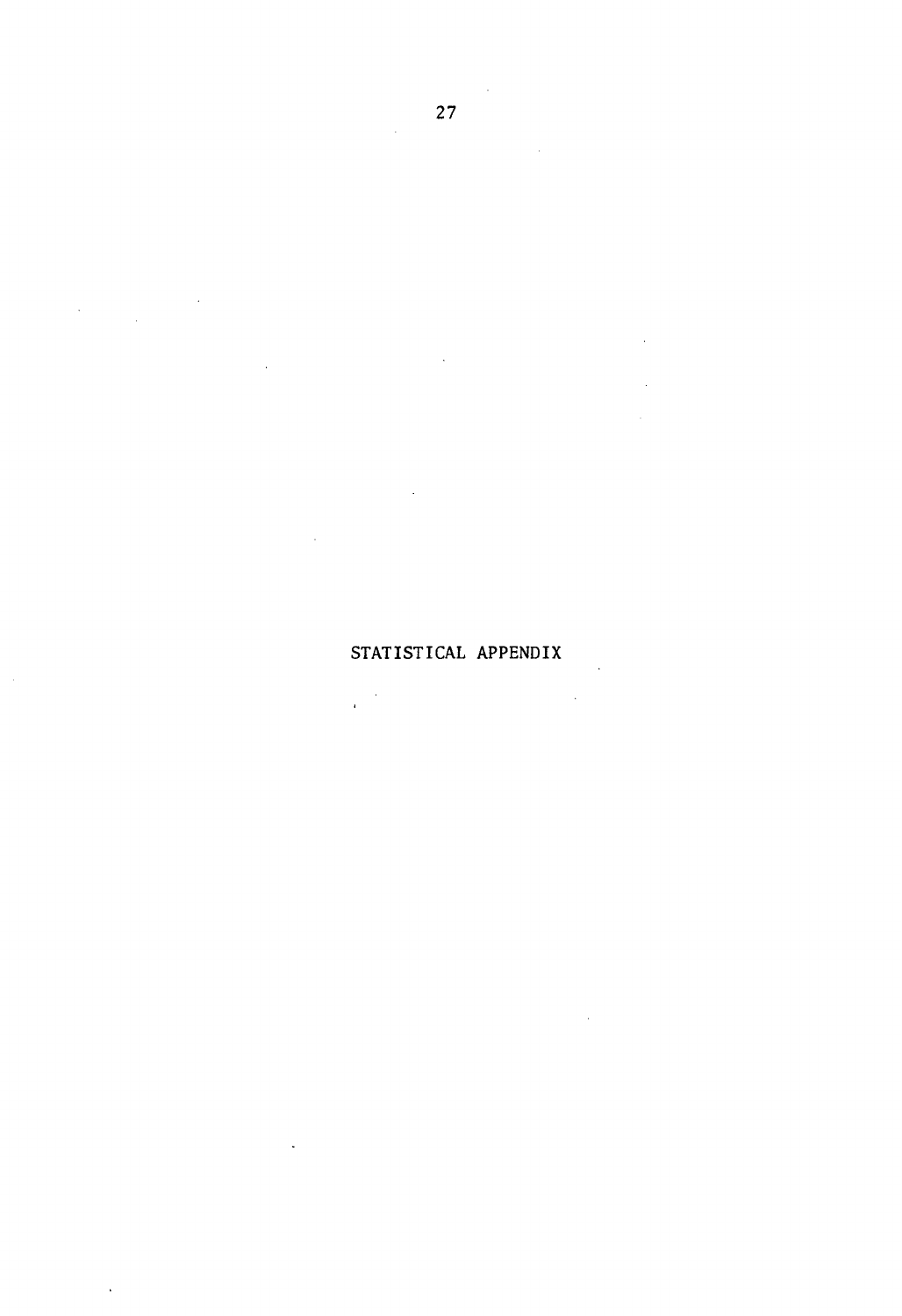Table 1.--Television receivers (monochrome and color): U.S. shipments, imports for consumption, exports of domestic merchandise, and apparent consumption, 1966-70

| Year                         | : Shipments : Imports : Exports |           |                               | : Apparent :<br>: consump-<br>tion | Ratio<br>$(\text{percent})$<br>of imports<br>to con-<br>sumption |
|------------------------------|---------------------------------|-----------|-------------------------------|------------------------------------|------------------------------------------------------------------|
|                              |                                 |           | Quantity (thousands of units) |                                    |                                                                  |
|                              |                                 |           |                               |                                    |                                                                  |
| $1966$ -----------:          | 11,673:                         | 1,524:    | 168:                          | 13,029                             | 12                                                               |
| $1967 - - - - - - - - -$ :   | 9,701:                          | $1,614$ : | 139:                          | 11,176:                            | 14                                                               |
| $1968 - - - - - - - - -$ :   | 10,328:                         | $2,711$ : | 144:                          | 12,895:                            | 21                                                               |
| $1969$ -----------:          | 8,914:                          | $4,034$ : | 157:                          | 12,791:                            | 32                                                               |
| $1970$ - - - - - - - - - - : | 7,800:                          | $4,513$ : | 126:                          | $12,200$ :                         | 37                                                               |
|                              |                                 |           | Value (millions of dollars)   |                                    |                                                                  |
|                              |                                 |           |                               |                                    |                                                                  |
| $1966---------:$             | 2,350:                          | 116:      | 26:                           | 2,439:                             | 5                                                                |
| $1967 - - - - - - - - -$ :   | 2,192:                          | 126:      | 24:                           | 2,294:                             | 6                                                                |
| $1968 - - - - - - - -$       | 2,222:                          | $204$ :   | 28:                           | 2,398:                             | 8                                                                |
| $1969$ -----------:          | 1,859:                          | 296:      | 33:                           | 2,122:                             | 14                                                               |
| $1970 - - - - - - - - -$ :   | 1,700:                          | 316:      | 26:                           | $2,000$ :                          | 16                                                               |
|                              |                                 |           |                               |                                    |                                                                  |

*lJ* Estimated by the staff of the U.S. Tariff Commission.

Source: Compiled from official statistics of the U.S. Department of Commerce, except as indicated.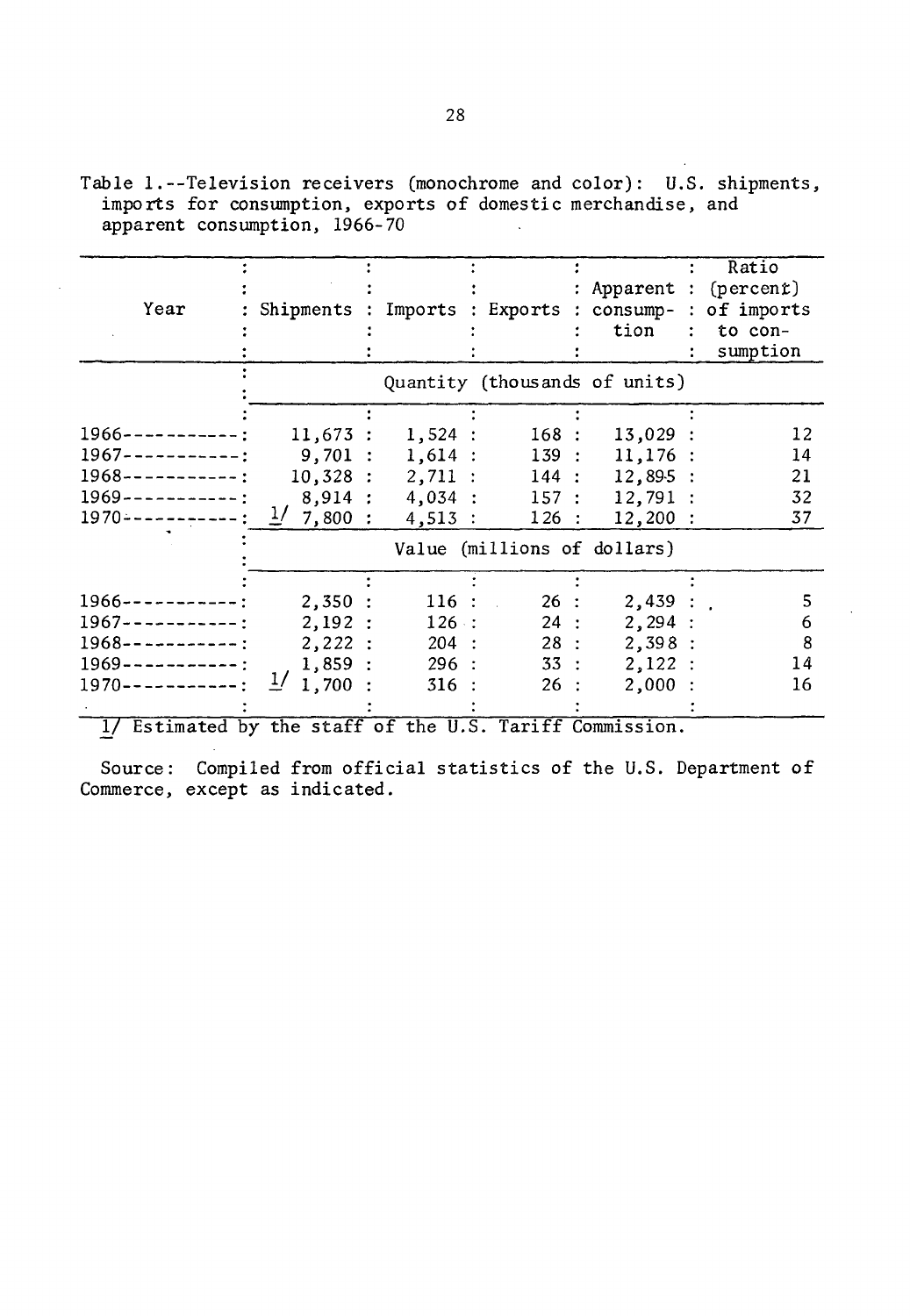Table 2.--Phonographs and record players: U.S. shipments, imports for consumption, exports of domestic merchandise, and apparent consumption,  $1966 - 70$ 

|                                                                                                                      | (Quantity in thousands of units; value in millions of dollars)    |                                     |                                                      |                                         |                                                                                                    |
|----------------------------------------------------------------------------------------------------------------------|-------------------------------------------------------------------|-------------------------------------|------------------------------------------------------|-----------------------------------------|----------------------------------------------------------------------------------------------------|
| Year                                                                                                                 |                                                                   |                                     |                                                      | : Apparent :<br>tion                    | Ratio<br>(percent)<br>Shipments : Imports : Exports : consump- : of imports<br>to con-<br>sumption |
|                                                                                                                      |                                                                   |                                     | Quantity                                             |                                         |                                                                                                    |
| $1966 - - - - - - -$ :<br>$1967$ ---------:<br>$1968$ ----------:<br>$1969--------$<br>$1970 - - - - - - - - -$      | 4,686:<br>4,285:<br>4,748:<br>5,083:<br>$\frac{2}{\pi}$<br>5,300: | 3,820:<br>$4,260$ :<br>4,451:       | 35 <sub>z</sub><br>34:<br>41:<br>45:<br><b>Value</b> | 8,527<br>9,298:<br>34 : 3/<br>9,700:    | 45<br>46<br>46                                                                                     |
| $1966 - - - - - - - - -$<br>$1967 - - - - - - - -$<br>$1968 - - - - - - - -$ :<br>$1969$ ----------:<br>$1970------$ | 220<br>201<br>223:<br>218:<br>$\frac{2}{ }$<br>230                | 54:<br>38 :<br>43 :<br>47 :<br>50 - | 3<br>3.<br>3<br>$\mathbf{3}$<br>$\overline{2}$       | 271<br>236<br>263:<br>262:<br>3/<br>280 | 20<br>16<br>16<br>18<br>18                                                                         |

1/ Not available.

 $\frac{2}{3}$ / Estimated by the staff of the U.S. Tariff Commission.<br> $\frac{1}{3}$ / Calculations derived partly from rounded figures.

Source: Compiled from official statistics of the U.S. Department of Commerce, except as noted.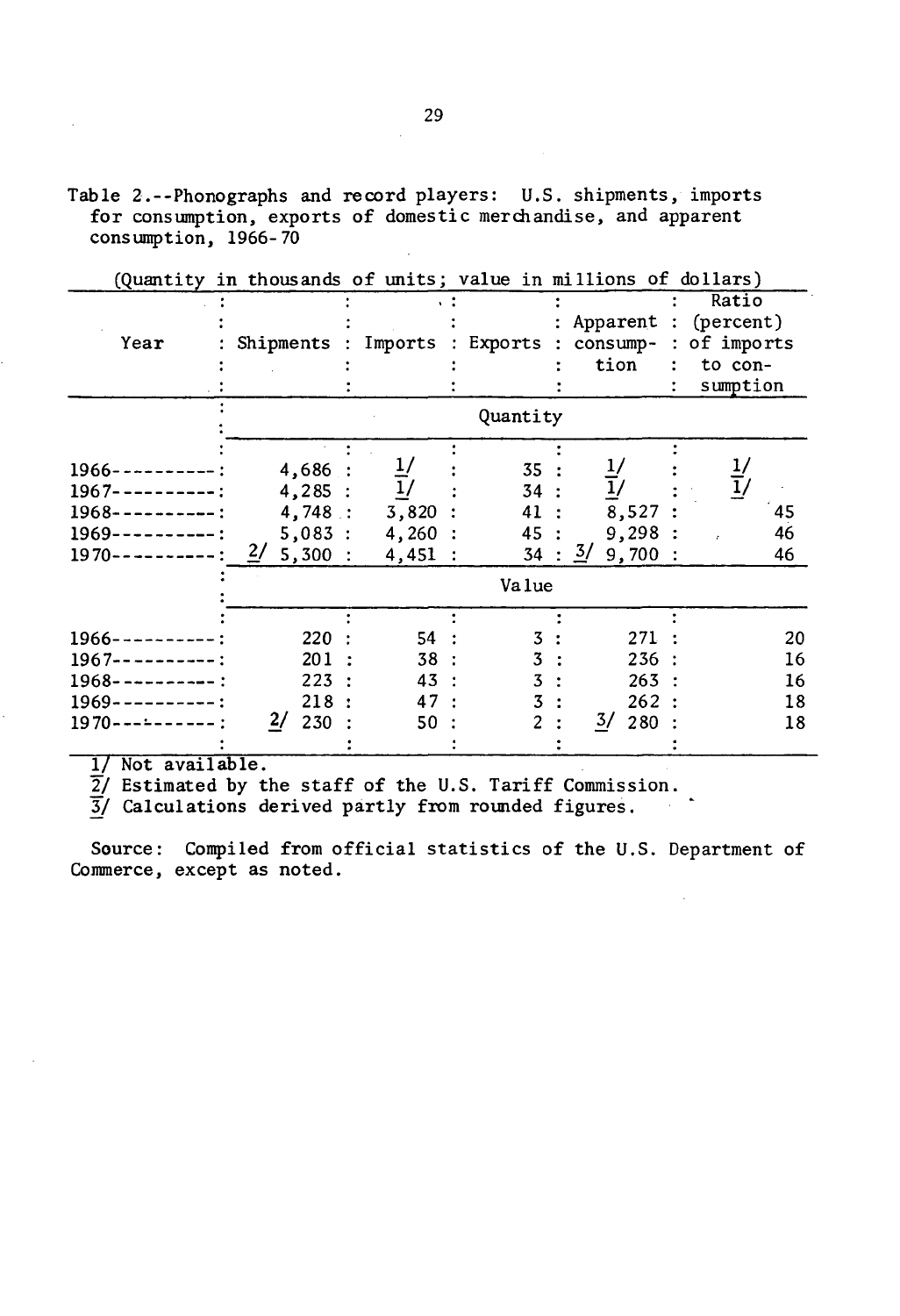Table 3.--Radio receivers: U.S. shipments, imports for consumption, exports of domestic merchandise, and apparent consumption, 1966-70

|                          | (Quantity in thousands of diffes, value in millions of dollars) |         |          |                        |                |                         |
|--------------------------|-----------------------------------------------------------------|---------|----------|------------------------|----------------|-------------------------|
|                          |                                                                 |         |          |                        |                | Ratio                   |
|                          |                                                                 |         |          |                        |                | Apparent : (percent) of |
| Year                     | Shipments                                                       | Imports | Exports  | consump-               | $\ddot{\cdot}$ | imports to              |
|                          |                                                                 |         |          | tion                   |                | consump-                |
|                          |                                                                 |         |          |                        |                | tion                    |
|                          |                                                                 |         | Quantity |                        |                |                         |
|                          |                                                                 |         |          |                        |                |                         |
| $1966 - - - - - - -$ :   | 13,536:                                                         | 24,950: | 218:     | 38,268 :               |                | 65                      |
| $1967 - - - - - - -$ :   | 9,362:                                                          | 23,579: | 254:     | 32,687 :               |                | 72                      |
| $1968-------$ :          | 7,455:                                                          | 28,346: | 385      | $35,416$ :             |                | 80                      |
| $1969$ ---------:        | 6,008:                                                          | 34,677: | 329      | 40,356 :               |                | 86                      |
| $1970------$             | 4,600:                                                          | 31,151: | 245      | $\cdot$ 2/<br>35,500 : |                | 88                      |
|                          |                                                                 |         | Value    |                        |                |                         |
|                          |                                                                 |         |          |                        |                |                         |
| $1966 - - - - - - -$ :   | 210                                                             | 142     | 4        | 347:                   |                | 41                      |
| $1967$ ---------:        | 151                                                             | 164:    | 4        | 311:                   |                | 53                      |
| $1968 - - - - - - -$ :   | 127                                                             | 225     | 5        | 347:                   |                | 65                      |
| $1969$ ---------:        | 104                                                             | 306:    | 5        | 405                    |                | 75                      |
| $1970 - - - - - - - - -$ | 1/<br>80                                                        | 305     | 4        | $\frac{2}{ }$<br>380   |                | 80                      |
|                          |                                                                 |         |          |                        |                |                         |

(Quantity in thousands of units; value in millions of dollars)

1/ Estimated by the staff of the U.S. Tariff Commission.

 $\overline{2}$ / Derived from rounded data.

Source: Compiled from official statistics of the U.S. Department of Commerce, except as noted.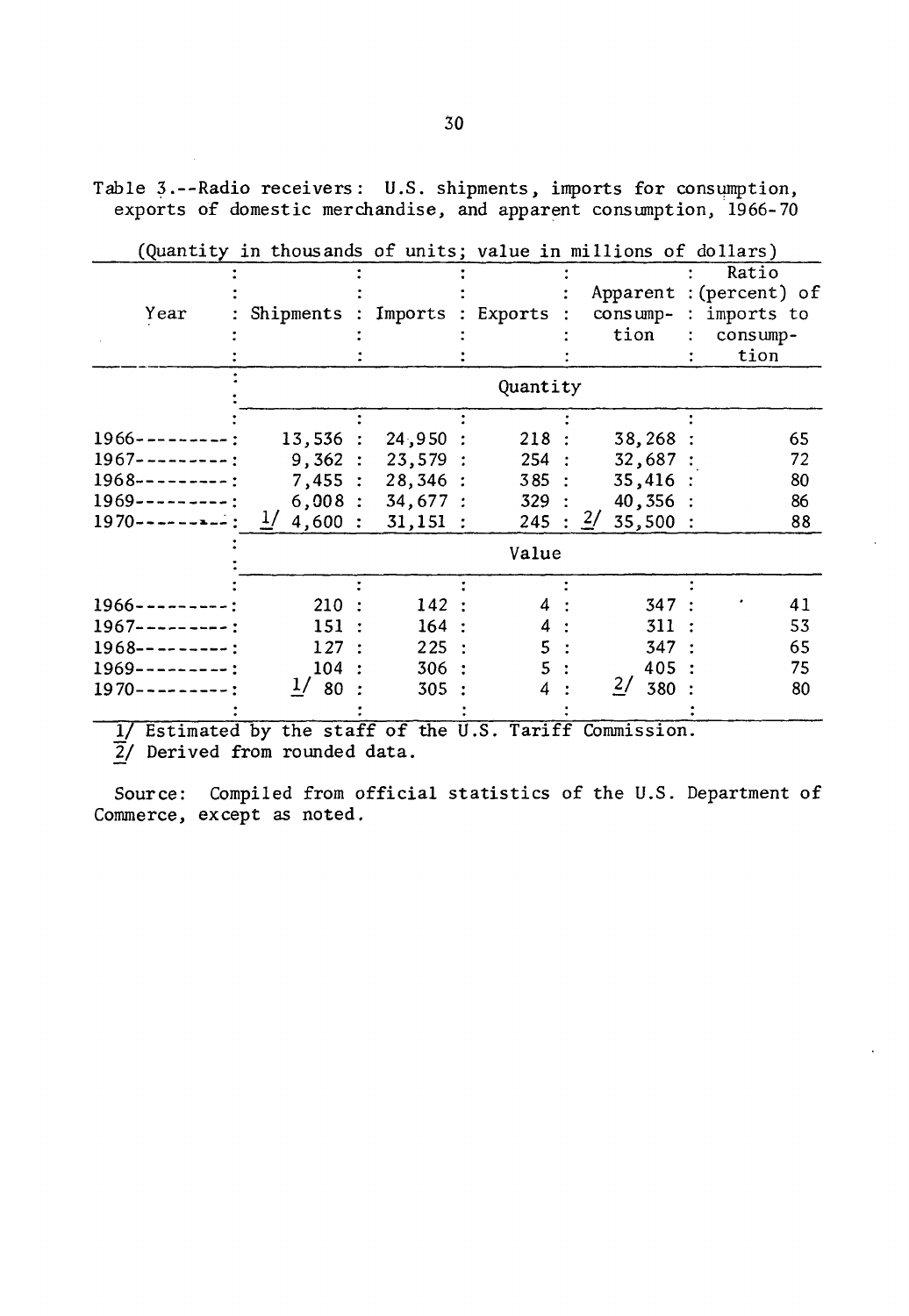Table 4.--Radio-phonograph combinations: U.S. shipments, imports for consumption, exports of domestic merchandise, and apparent consumption, 1966-70

|                        | (Qualitity in thousands of diffes, value in millions of dollars) |                 |              |               |                      |            |
|------------------------|------------------------------------------------------------------|-----------------|--------------|---------------|----------------------|------------|
|                        |                                                                  |                 |              |               |                      | Ratio      |
|                        |                                                                  |                 |              |               | Apparent             | (percent)  |
| Year                   | Shipments :                                                      | Imports :       | Exports      | $\mathcal{I}$ | consump-             | of imports |
|                        |                                                                  |                 |              |               | tion                 | to con-    |
|                        |                                                                  |                 |              |               |                      | sumption   |
|                        |                                                                  |                 |              |               |                      |            |
|                        |                                                                  |                 | Quantity     |               |                      |            |
|                        |                                                                  |                 |              |               |                      |            |
| $1966$ ----------:     | 1,702:                                                           | 828 :           | 17:          |               | 2,513:               | 33         |
| $1967$ ----------:     | 1,730:                                                           | 1,315:          | 18:          |               | 3,027:               | 43         |
| $1968 - - - - - - - -$ | 1,982:                                                           | 1,611:          | 19:          |               | 3,574:               | 45         |
| $1969$ -----------:    | 1,886:                                                           | 1,658:          | 28:          |               | 3,516:               | 47         |
| $1970 - - - - - - - -$ | 1,850:<br>1/                                                     | 1,579:          | 20:          |               | 3,400:<br>2/         | 46         |
|                        |                                                                  |                 | Value        |               |                      |            |
|                        |                                                                  |                 |              |               |                      |            |
|                        |                                                                  |                 |              |               |                      |            |
| $1966$ -----------:    | 312:                                                             | 17 <sub>1</sub> | $\mathbf{2}$ |               | 326 :                | 5          |
| $1967$ ----------:     | 324:                                                             | 26:             | $\mathbf{3}$ |               | 347                  |            |
| $1968$ ----------:     | 379                                                              | 30              | 3            |               | 405                  |            |
| $1969$ ----------;     | 337 :                                                            | 36 :            |              |               | 369                  | 10         |
| $1970 - - - - - - - -$ | 330                                                              | 45              | 3            |               | 370<br>$\frac{2}{ }$ | 12         |
|                        |                                                                  |                 |              |               |                      |            |

 $(0)$ uantity in thousands of units; value in millions of dollars)

1/ Estimated by the staff of the U.S. Tariff Commission.

2/ Calculation derived partly from rounded figures.

Source: Compiled from official statistics of the U.S. Department of Commerce, except as indicated.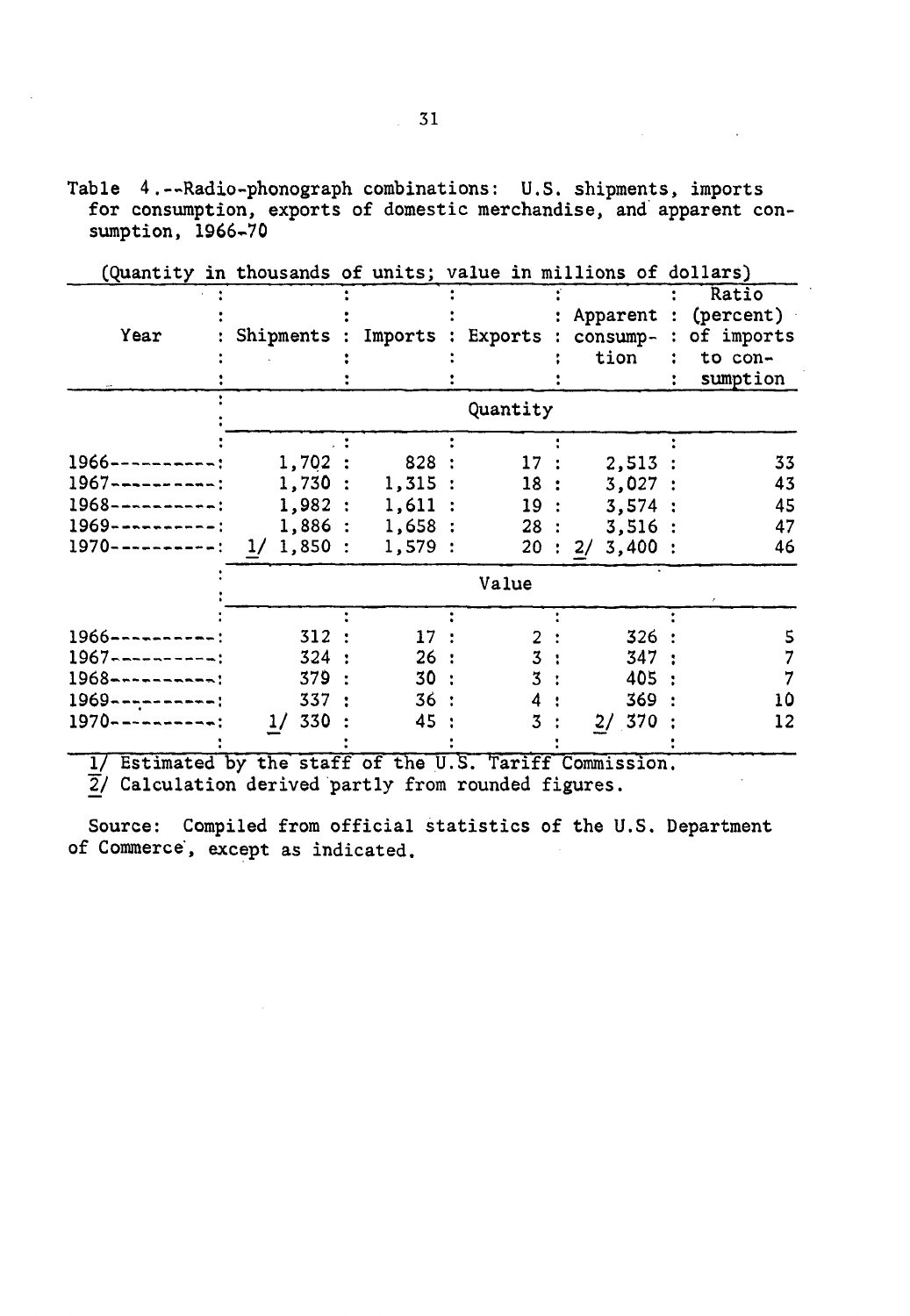Table 5.--Tape players and recorders: U.S. shipments, imports for consumption, and apparent consumption, 1966-70

| .<br>Year                | Shipments | Imports            | Apparent<br>consumption | Ratio<br>(percent) $\cdot$<br>of imports<br>to con-<br>sumption |
|--------------------------|-----------|--------------------|-------------------------|-----------------------------------------------------------------|
|                          |           |                    | Quantity                |                                                                 |
|                          |           |                    |                         |                                                                 |
| 1966------------------   | 608 :     | 1/                 |                         |                                                                 |
| 1967-------------------- | 846 :     | $\overline{1}$ /   |                         | $\frac{1}{1}$                                                   |
| 1968----------------     | 679:      | $\overline{7,}737$ | $\sqrt{8,416}$          | 92                                                              |
| 1969-------------------  | 650 :     | 11,493:            | 12,143:                 | 95                                                              |
| 1970-------------------  | 2/620:    | 13,211:            | 13,831 :                | 96                                                              |
|                          |           |                    | Value                   |                                                                 |
|                          |           |                    |                         |                                                                 |
| 1966---------------      | 52:       | 75                 | 127                     | 59                                                              |
| 1967-----------------    | 50:       | 105:               | 155 :                   | 68                                                              |
| 1968---------------      | 47 :      | 180:               | 227 :                   | 79                                                              |
| 1969---------------      | 37:       | 273:               | 310                     | 88                                                              |
| 1970------------------   | 35<br>2/  | 335                | 370                     | 91                                                              |
|                          |           |                    |                         |                                                                 |

(Quantity in thousands of units; value in millions of dollars)

1/ Not available.

 $\overline{2}$ / Estimated by the staff of the U.S. Tariff Commission.

. Source: Compiled from official statistics of the U.S. Department of Commerce, except as indicated.

Note.--Data on exports are not shown here, as they apparently are not comparable to those on shipments and imports; the annual exports are believed to have been nil or negligible during 1966-70.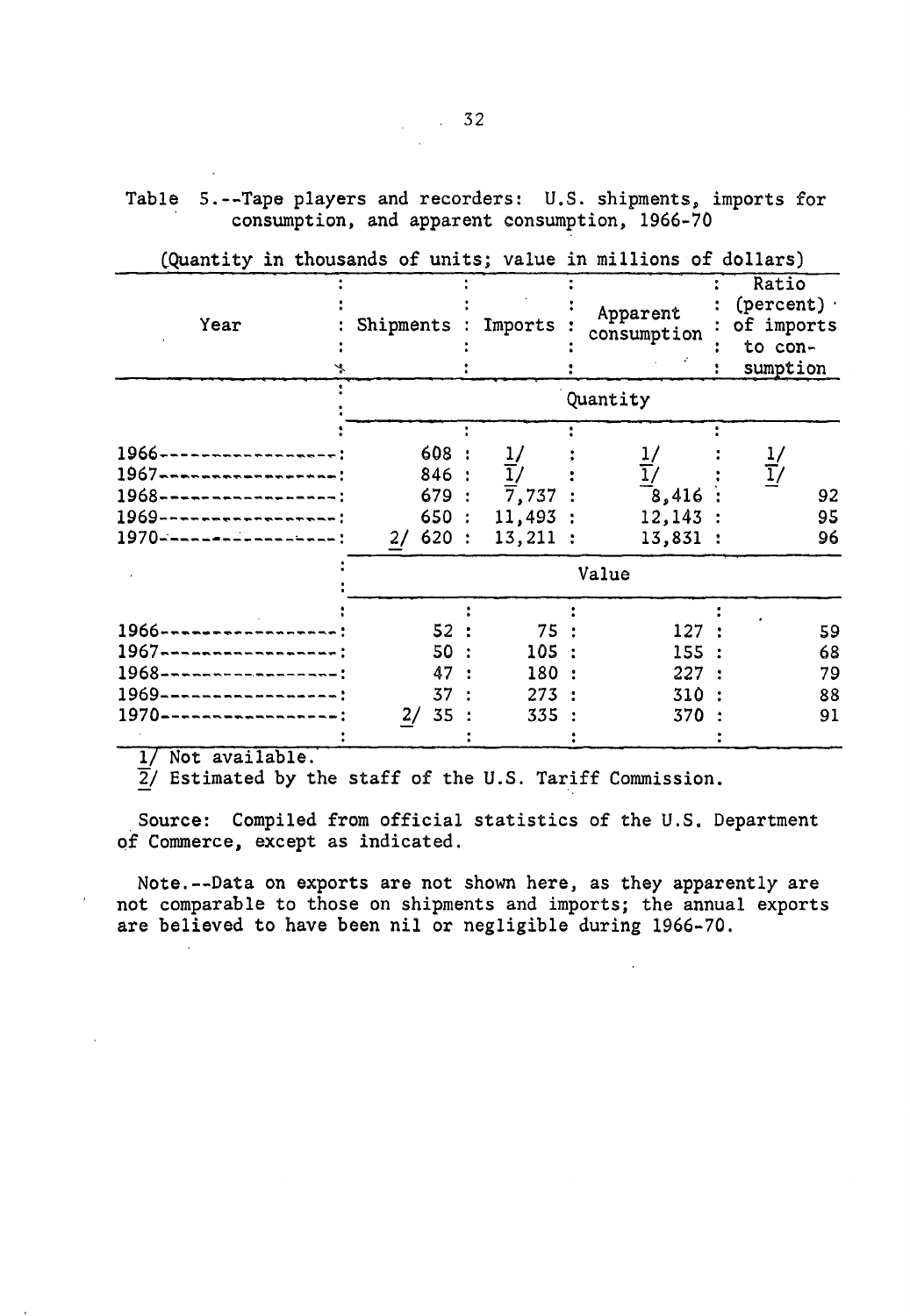|             | Monochrome     |                    |  | Color          |  |                    | Total          |                       |  |  |
|-------------|----------------|--------------------|--|----------------|--|--------------------|----------------|-----------------------|--|--|
| Year        | Quantity       | Value              |  | Quantity       |  | Value              | Quantity       | Value                 |  |  |
|             | 1,000<br>units | Million<br>dollars |  | 1,000<br>units |  | Million<br>dollars | 1,000<br>units | Million<br>dollars    |  |  |
| $1966---$   | 1/             | $\frac{1}{2}$      |  | $\frac{1}{2}$  |  | $\overline{11}$    | 1,519          | 115<br>$\ddot{\cdot}$ |  |  |
| $1967---$ : | 1,290          | 71                 |  | 318:           |  | 53 <sup>7</sup>    | 1,608          | 124                   |  |  |
| $1968---$ : | 2,043:         | 97                 |  | 666            |  | 106:               | 2,708          | 203                   |  |  |
| $1969---$ : | 3,121          | 152:               |  | 912:           |  | 143:               | 4,034          | 296                   |  |  |
| $1970---$ : | 3,596:         | 174:               |  | 914:           |  | 142:               | 4,510:         | 316                   |  |  |

Table 6.--Television receivers, monochrome and color: U.S. imports for consumption, 1966- 70

ot avail

Source: Compiled from official statistics of the U.S. Department of Commerce.

Note:--Due to rounding, figures may not add to the totals shown. The totals in this table do not include data on radio-TV-phonograph combinations, and are therefore slightly smaller than the totals in table 1.

\* \* \* \* \* \* \*